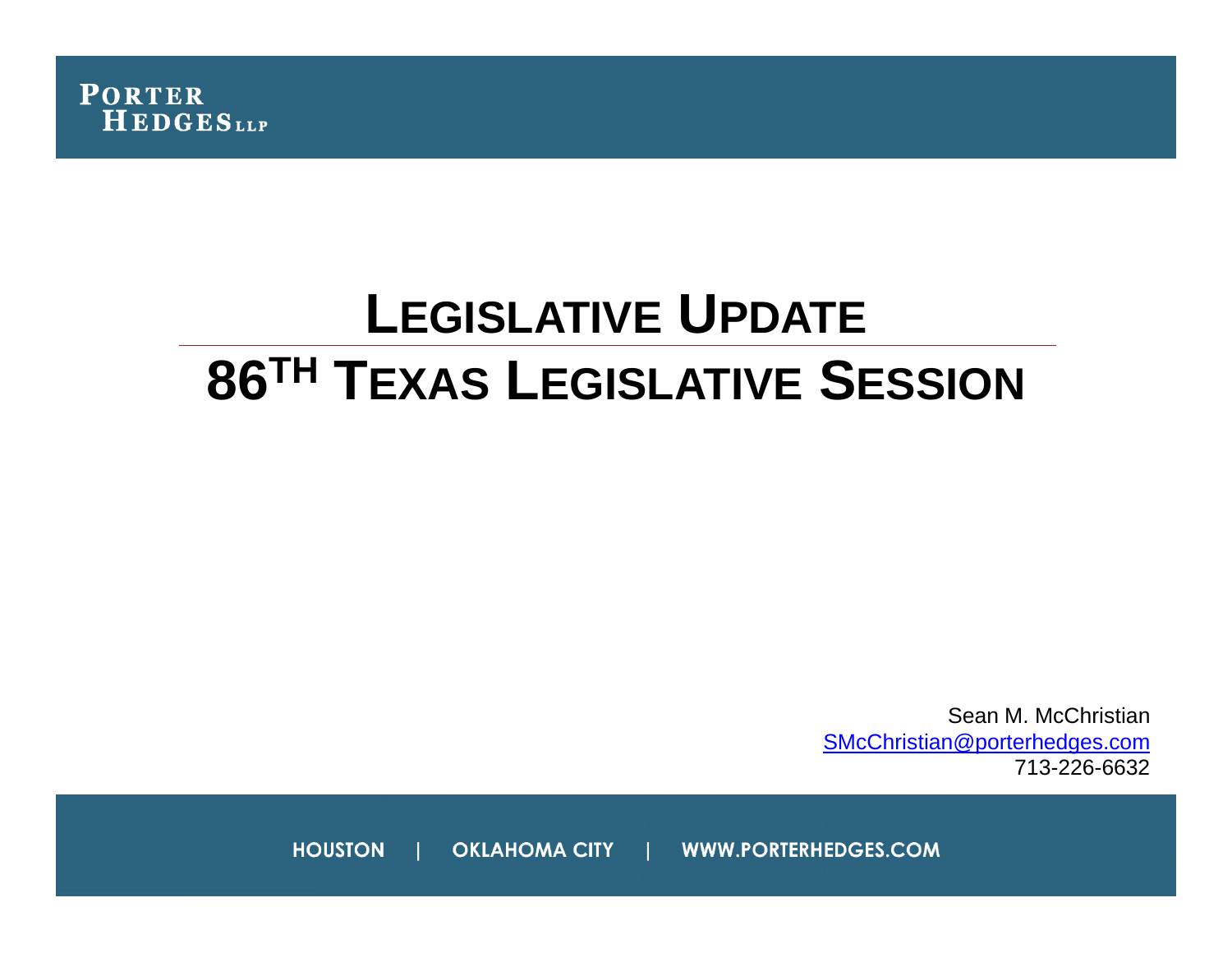



# 86<sup>th</sup> Texas Legislature – in session from January 8, 2019 to May 27, 2019

| <b>House and Senate Bills</b> |       |
|-------------------------------|-------|
| <b>Filed</b>                  | 7,324 |
| Sent to the Governor          | 1,429 |
| Signed by the Governor        | 1,229 |
| Vetoed by the Governor        | 56    |
| Not Signed / Allowed to Pass  | 144   |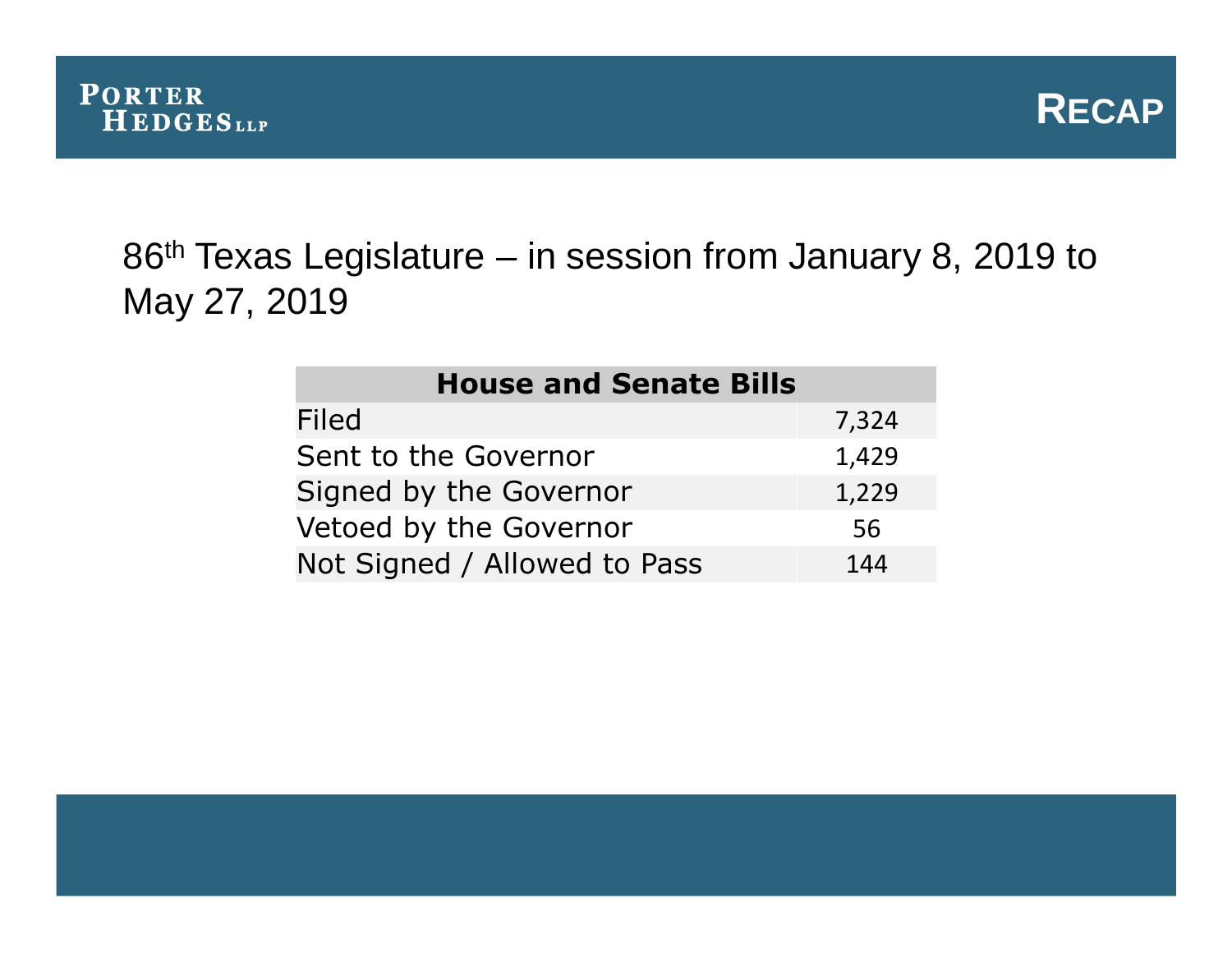# Contractor Liability for Defects in Plans and Specs

- **▶ Lien Law Modernization**
- **≻ Commercial Construction Right to Repair**
- $\triangleright$  Statute of Repose shortening the period
- Attorney's Fees under Chapter 38



**LEGISLATIVE PRIORITIES**

- Uniform Conditions for Public School Projects
- ▶ Reining in School District Construction Defect Claims













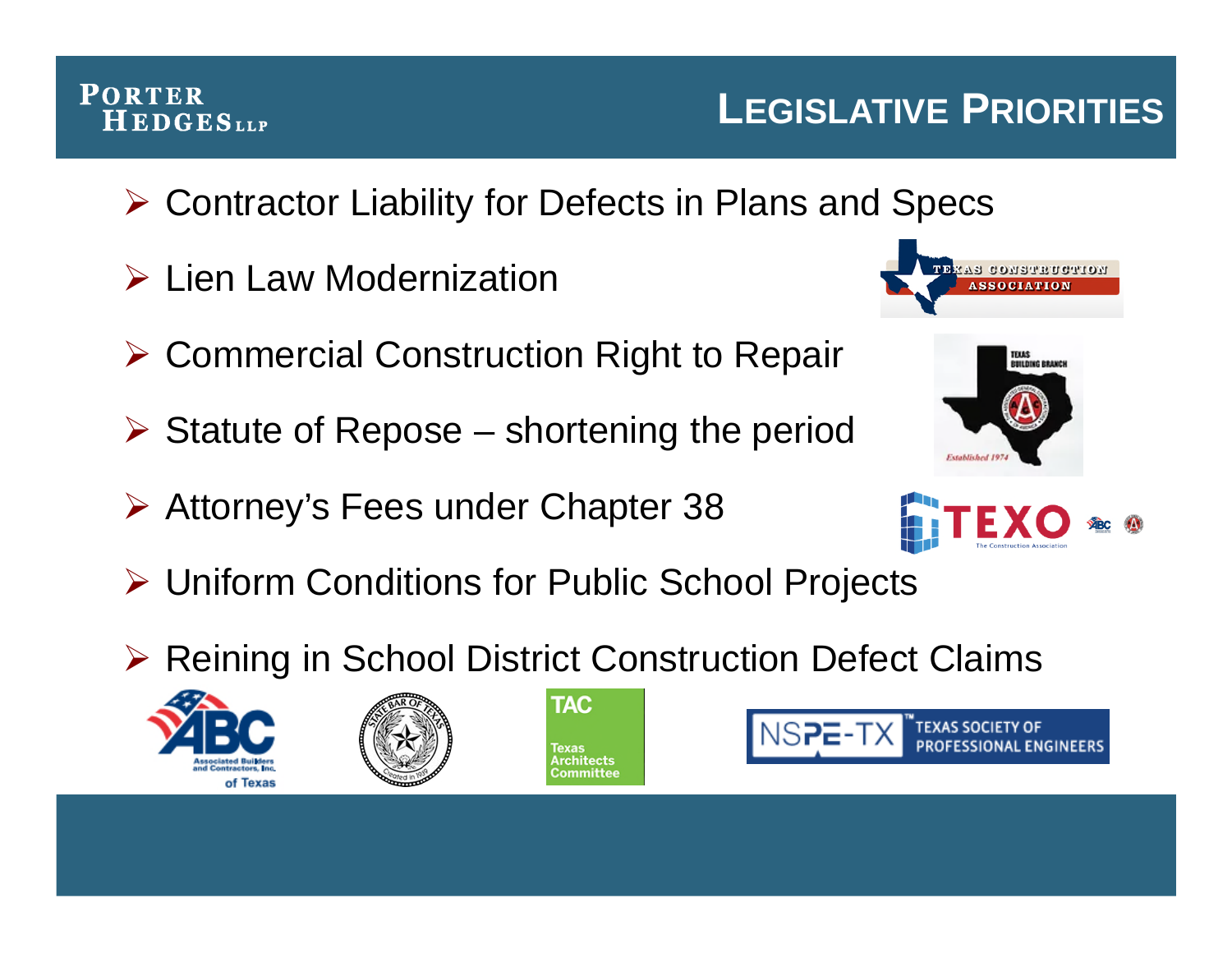

# So what passed?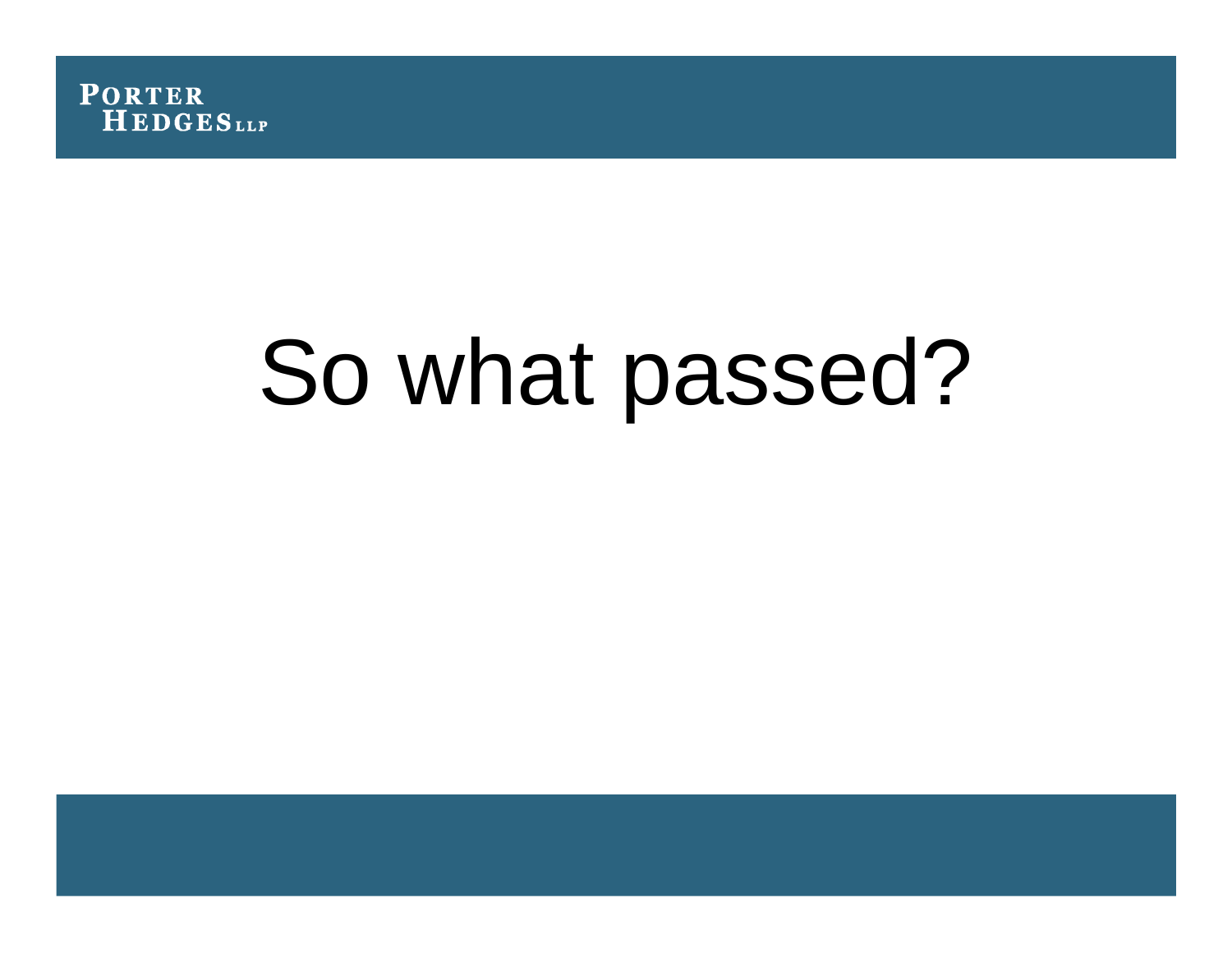### **Committee Report**

- **Concern** lack of restrictions on public school district use of proceeds from a verdict or settlement for alleged construction defects encourages unreasonable lawsuits against design professionals and construction contractors involved in school facility projects.
- **Response** restrict the purposes for which districts may spend such proceeds and broaden the applicability of certain accountability requirements.

Amended Chapter 44 of the Texas Education Code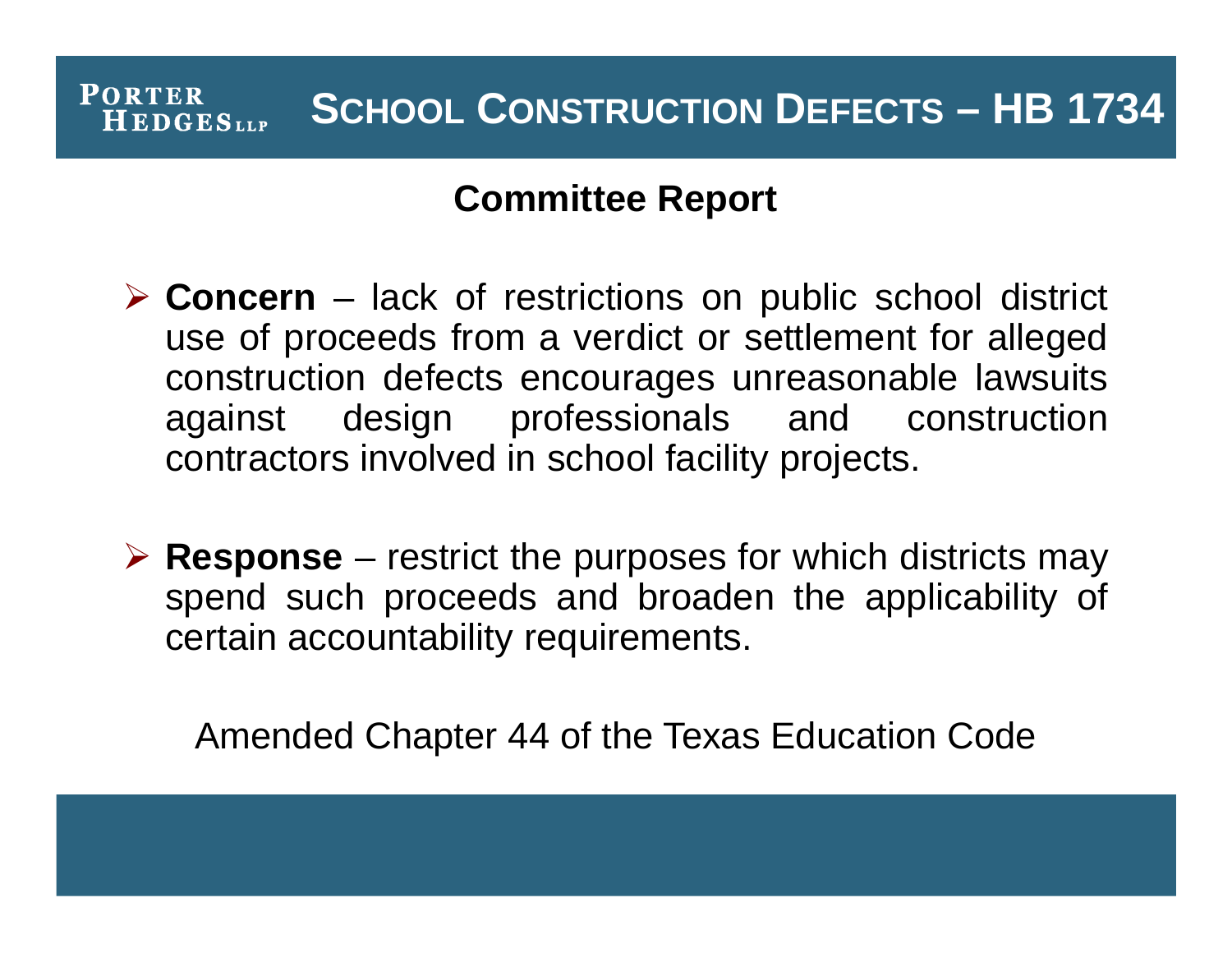#### **New Notice Requirement**

- $\triangleright$  A school district that brings an action for recovery of damages for the defective design, construction, renovation, or improvement of a district facility financed by bonds must provide the Commissioner of Education with written notice of the action by registered or certified mail, return receipt requested, not later than the 30th day after the date the action is filed.
	- Notice must include copy of the petition and itemized list of defects.
- $\triangleright$  If the school district fails to comply with this subsection, the court or an arbitrator or other adjudicating authority shall dismiss the action without prejudice.
- $\triangleright$  The dismissal of an action under this subsection extends the statute of limitations on the action for a period of 90 days.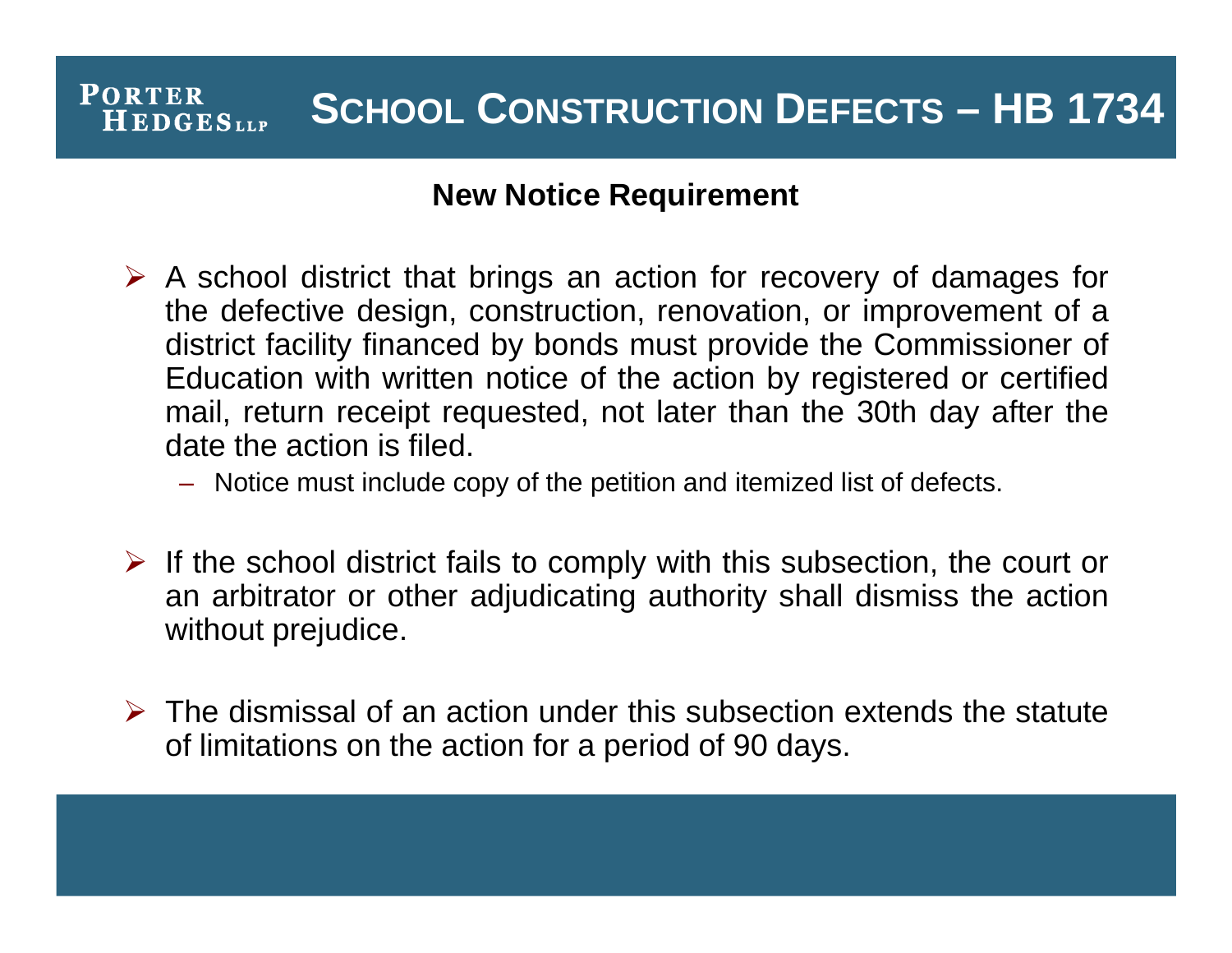#### **Use of Proceeds**

- $\triangleright$  School district must use net proceeds for:
	- repair of the defective design, construction, renovation, or improvement of the facility on which the action is brought, including the repair of any ancillary damage to furniture and fixtures;
	- replacement of facility on which the action is brought;
	- reimbursement of the district for a repair or replacement already made; or
	- any other purpose with written approval from the commissioner.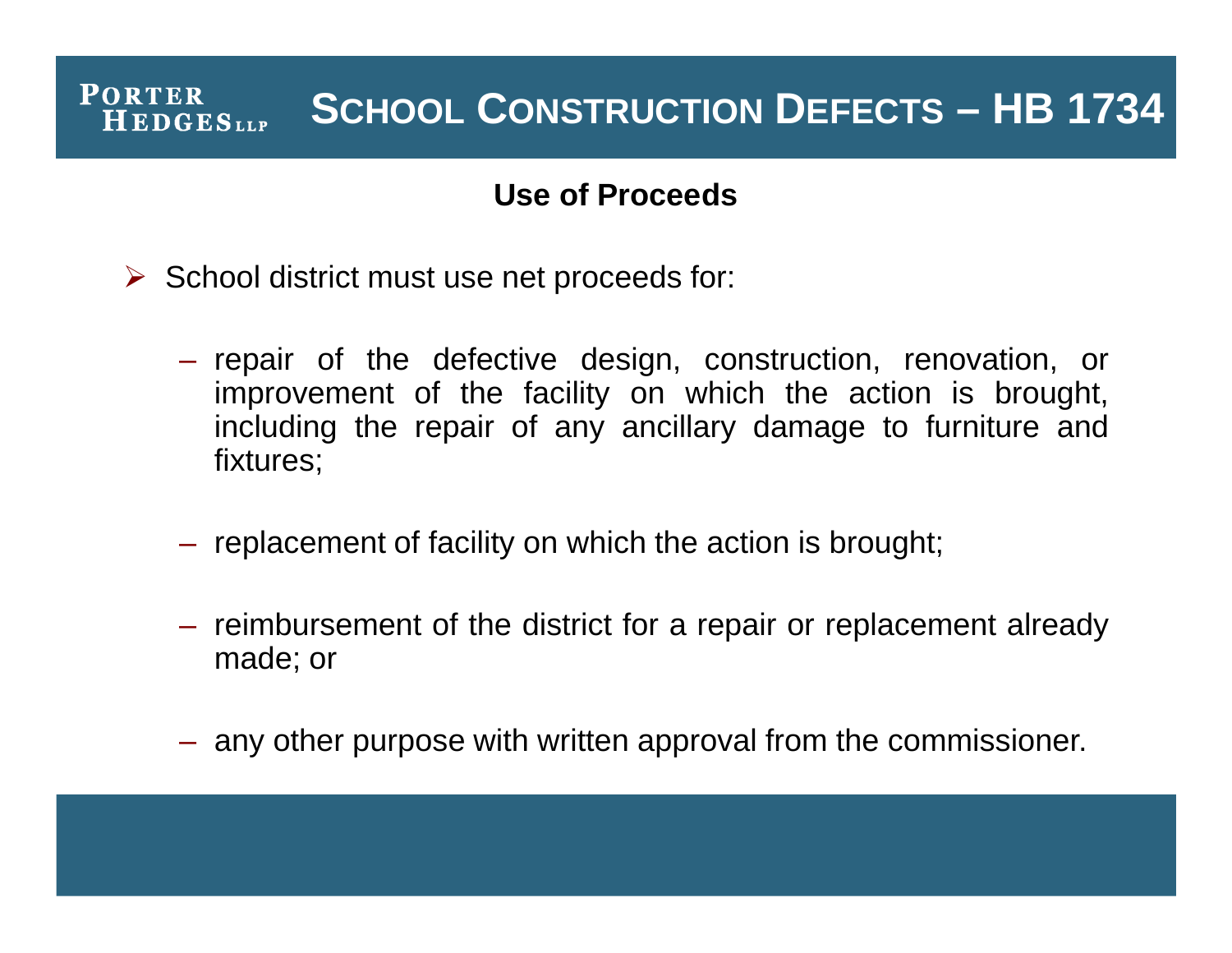### **Enforcement**

- $\triangleright$  School district must provide Commissioner of Education with itemized accounting of use of proceeds.
- $\triangleright$  Attorney General may bring action if school district violates restriction on use of proceeds or reporting requirements.
- $\triangleright$  The Attorney General must report annually on all actions taken against school districts.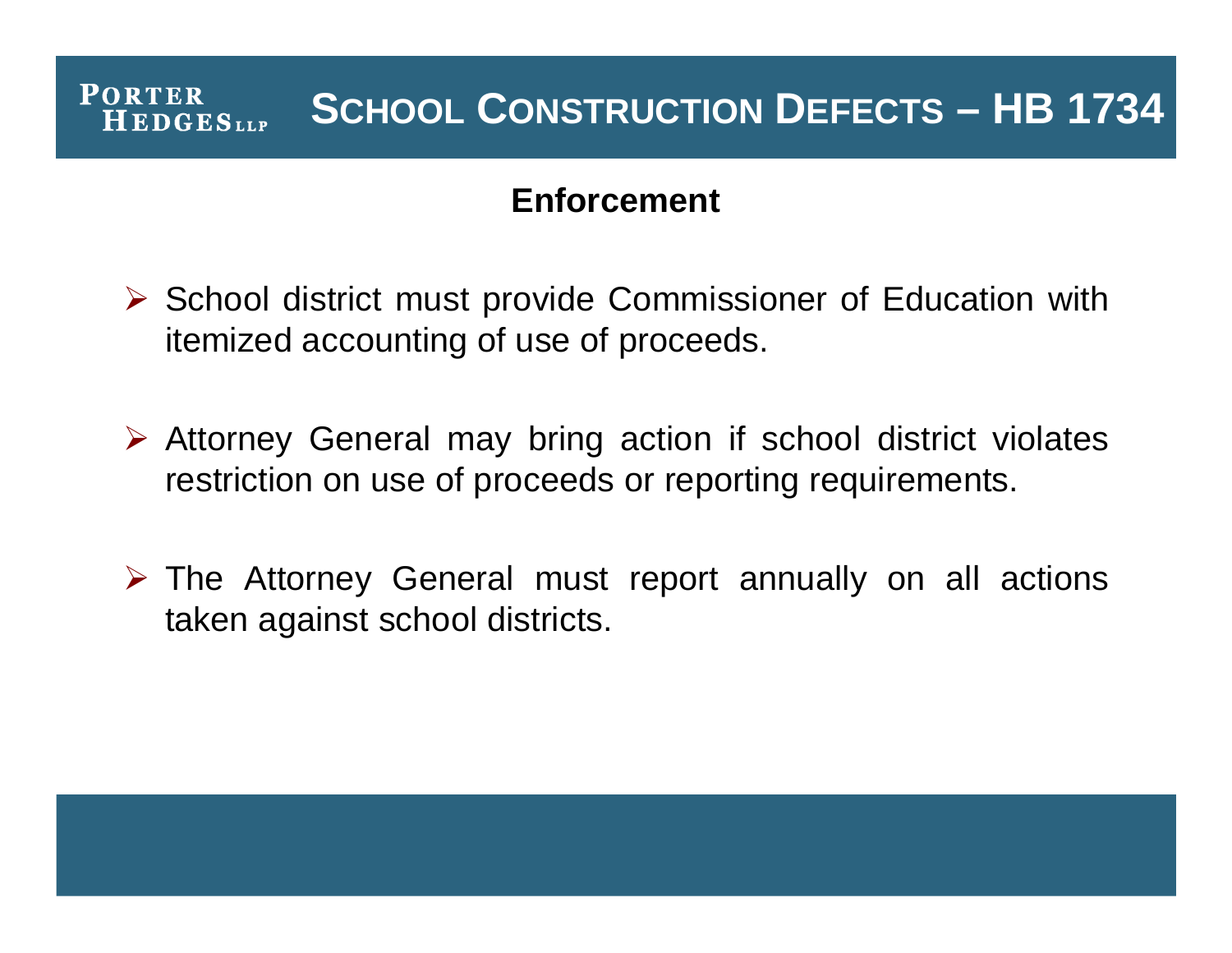# **Effective Date** – September 1, 2019

 **Application** – applies to actions brought on or after September 1, 2019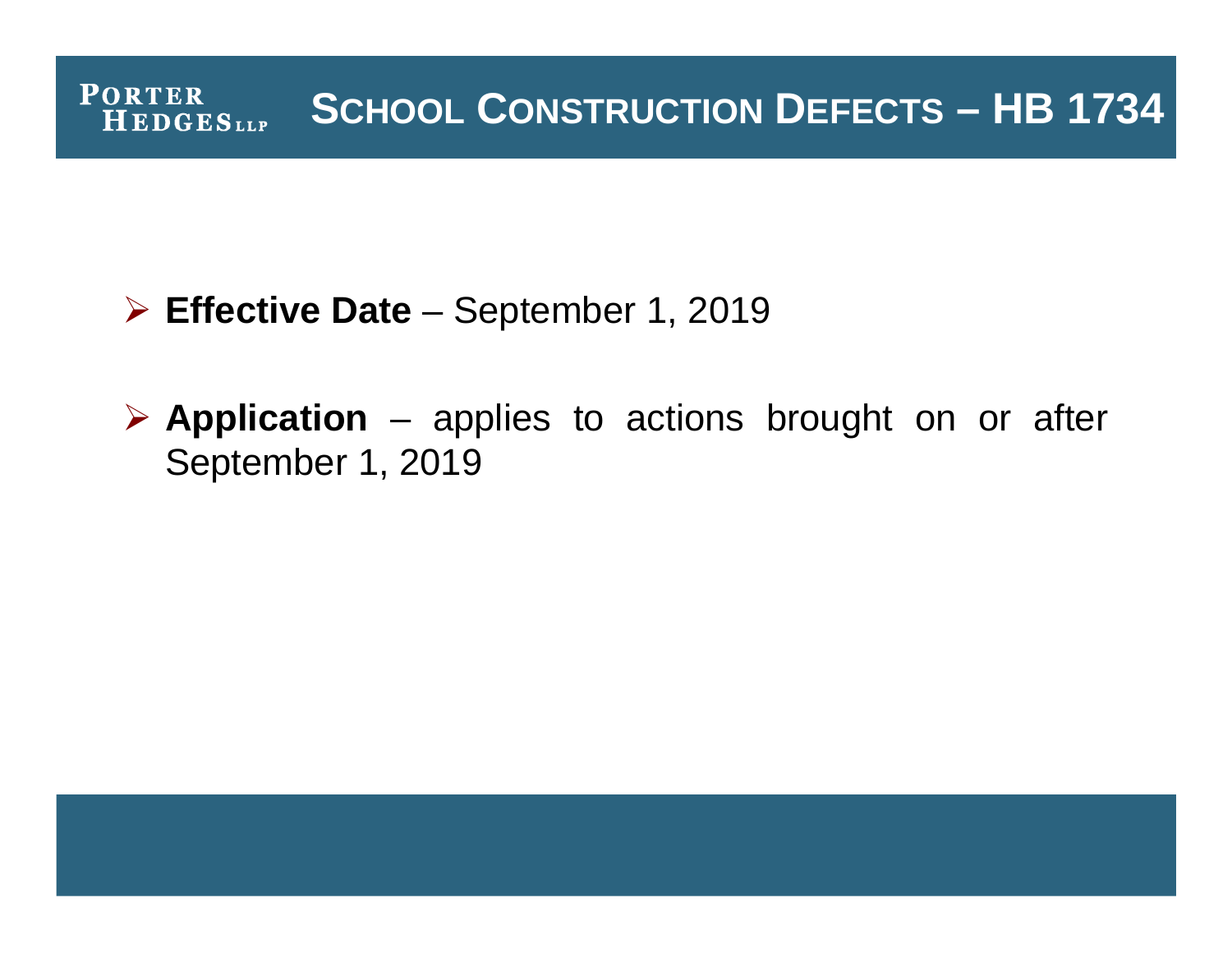#### **Committee Report**

- **Concern** certain local governmental entities, such as school districts, have been solicited to sue architects, engineers, and contractors for alleged construction defects before notifying the architects, engineers, and contractors of the alleged defects or offering a chance to inspect or correct them.
- **Response** require certain applicable governmental entities to provide notice of alleged construction defects and provide a chance to repair the defect before bringing a claim for damages.

Added Chapter 2272 to the Texas Government Code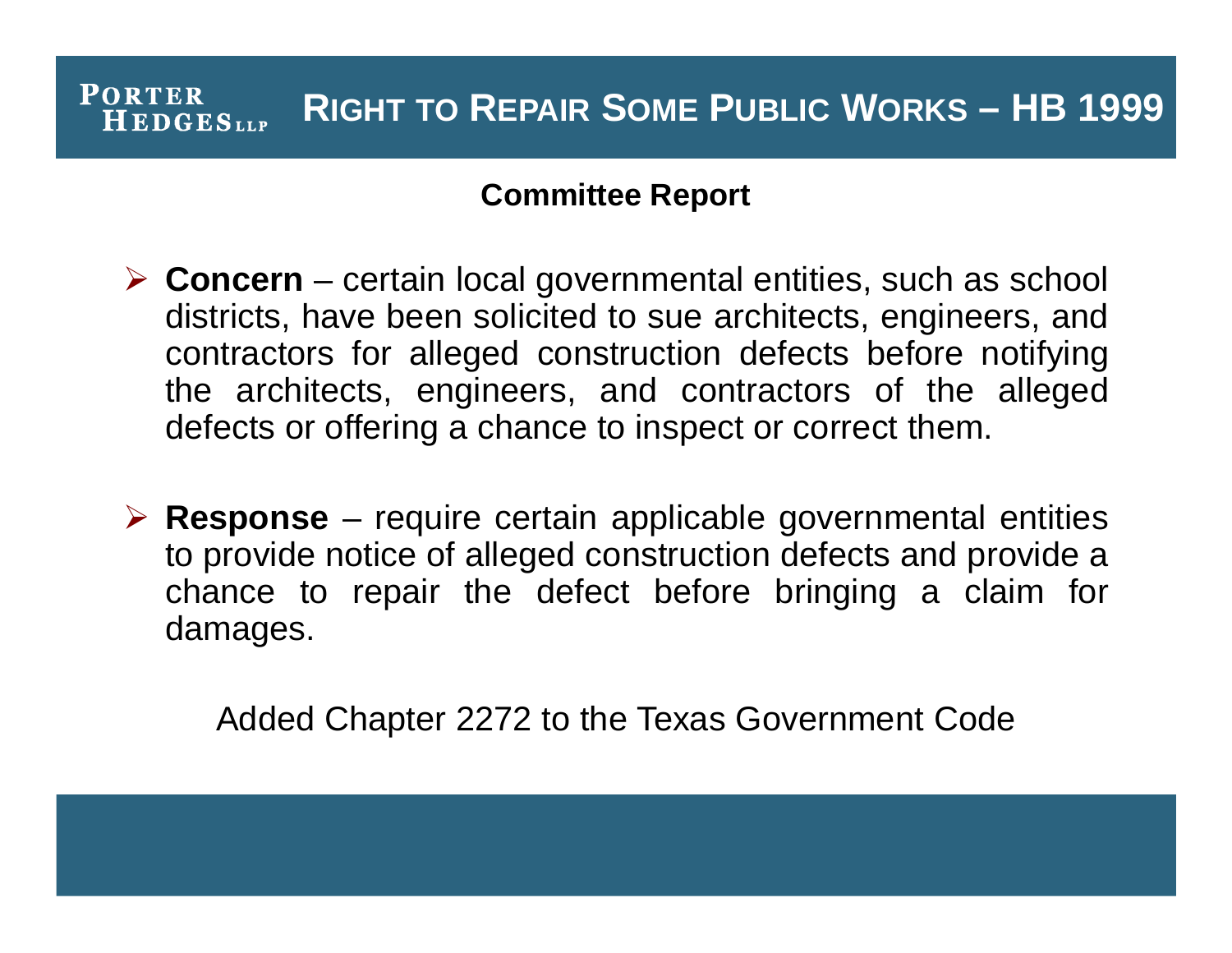Applies only to a claim:

- 1. for: (A) damages arising from damage to or loss of real or personal property caused by an alleged construction defect in an improvement to real property that is a public building or public work; or (B) indemnity or contribution for such damage;
- 2. asserted by a governmental entity with an interest in the public building or public work affected by the alleged construction defect; and
- 3. asserted against a contractor, subcontractor, supplier, or design professional.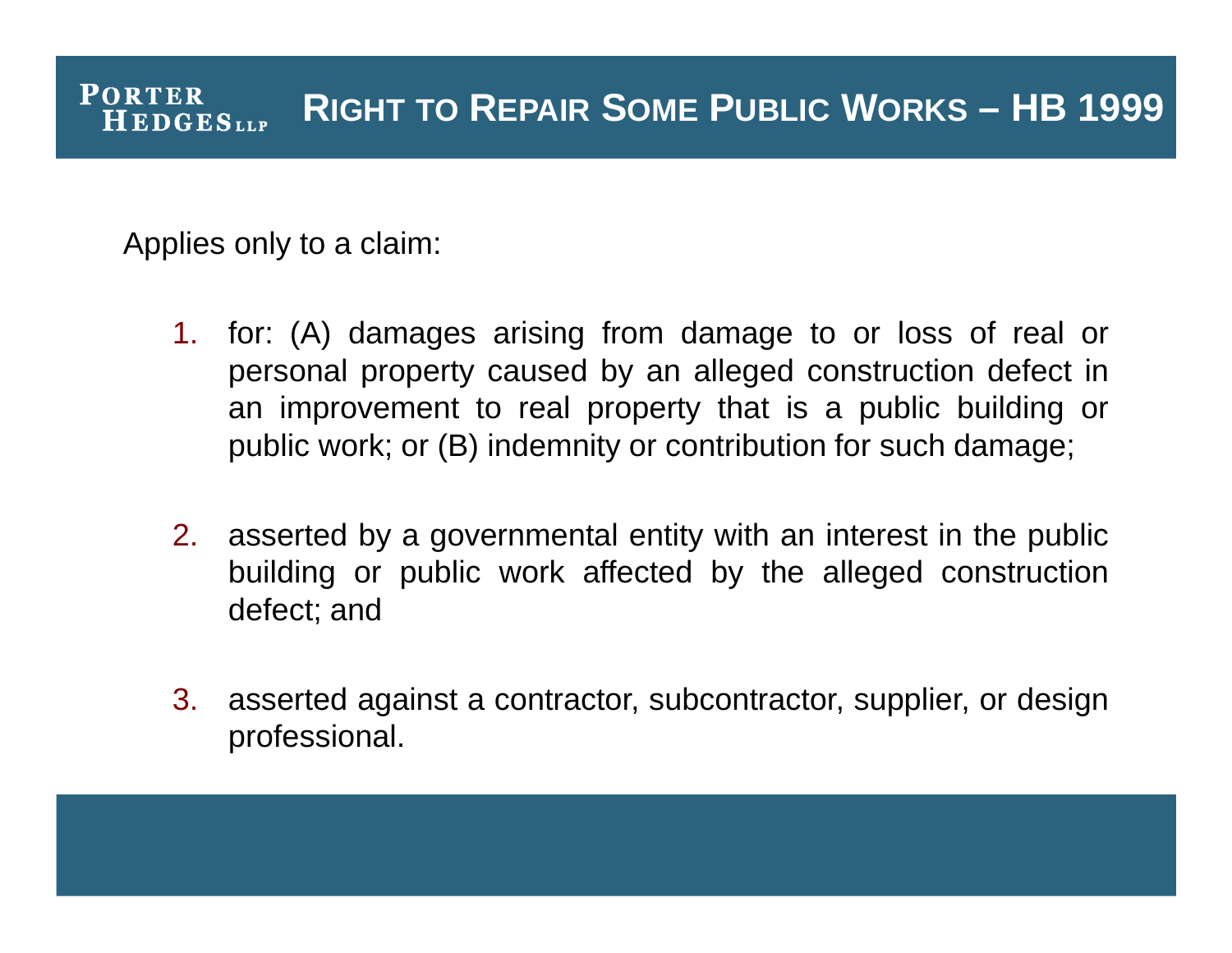### Does not apply to:

- 1. a claim for personal injury, survival, or wrongful death;
- 2. a claim involving the construction of residential property covered under Chapter 27, Property Code;
- 3. a contract entered into by the Texas Department of Transportation;
- 4. a project that receives money from a state or federal highway fund; or
- 5. a "civil works project" as defined by Section 2269.351.
	- Roads, streets, bridges, utilities, water supply projects, water plants, wastewater plants, water distribution and wastewater conveyance facilities, desalination projects, wharves, docks, airport runways and taxiways, storm drainage and flood control projects, or transit projects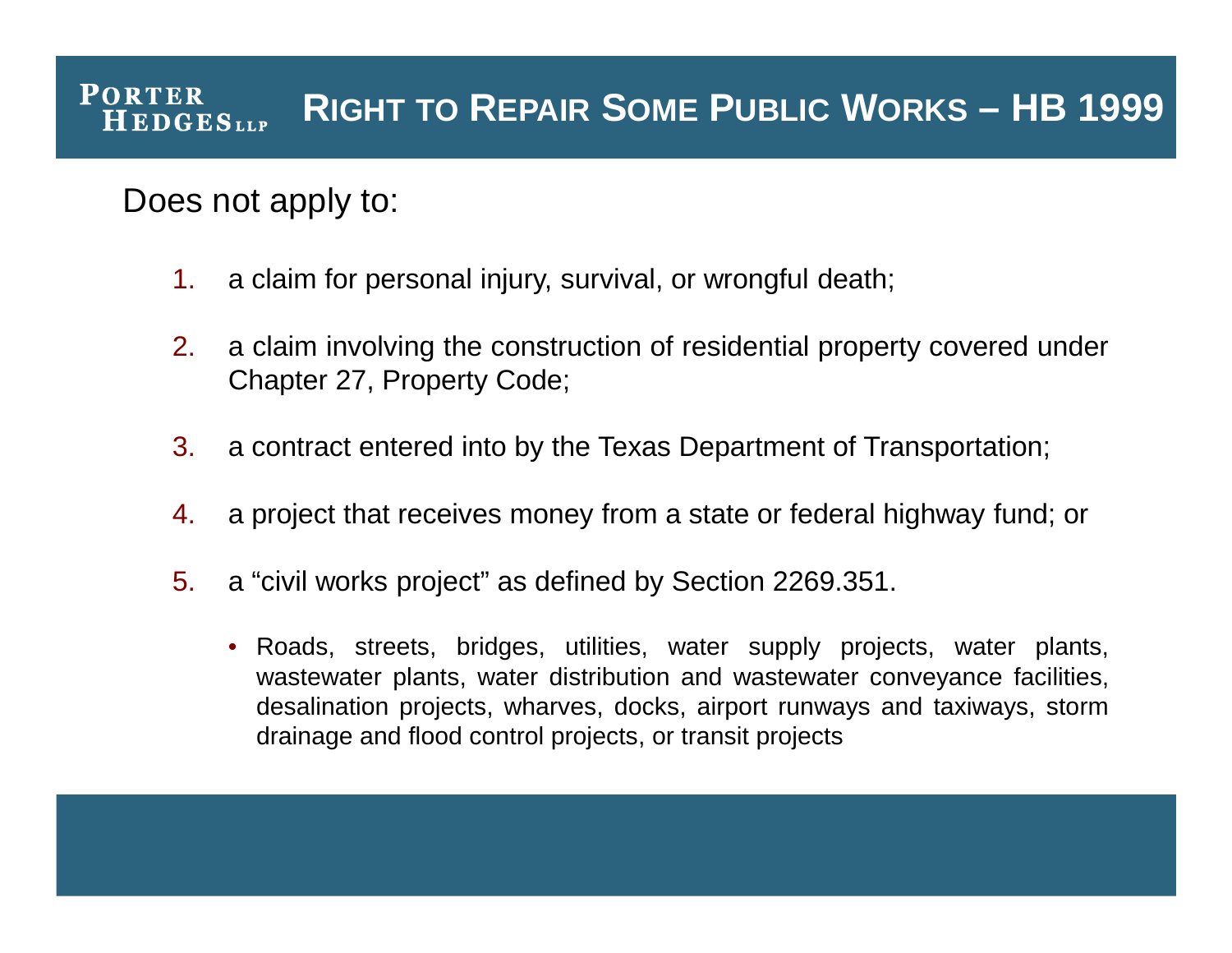#### **Report Required**

- $\triangleright$  Before suing, the governmental entity must provide each party with whom the governmental entity has a contract for the design or construction of an affected structure a written report by certified mail, return receipt requested, that clearly:
	- (1) identifies the specific construction defect on which the claim is based;
	- (2) describes the present physical condition of the affected structure; and
	- (3) describes any modification, maintenance, or repairs to the affected structure made by the governmental entity or others since the affected structure was initially occupied or used.
- $\triangleright$  Within 5 days of receiving such a report, a contractor must provide a copy of the report to each subcontractor retained on the construction of the affected structure whose work is subject to the claim.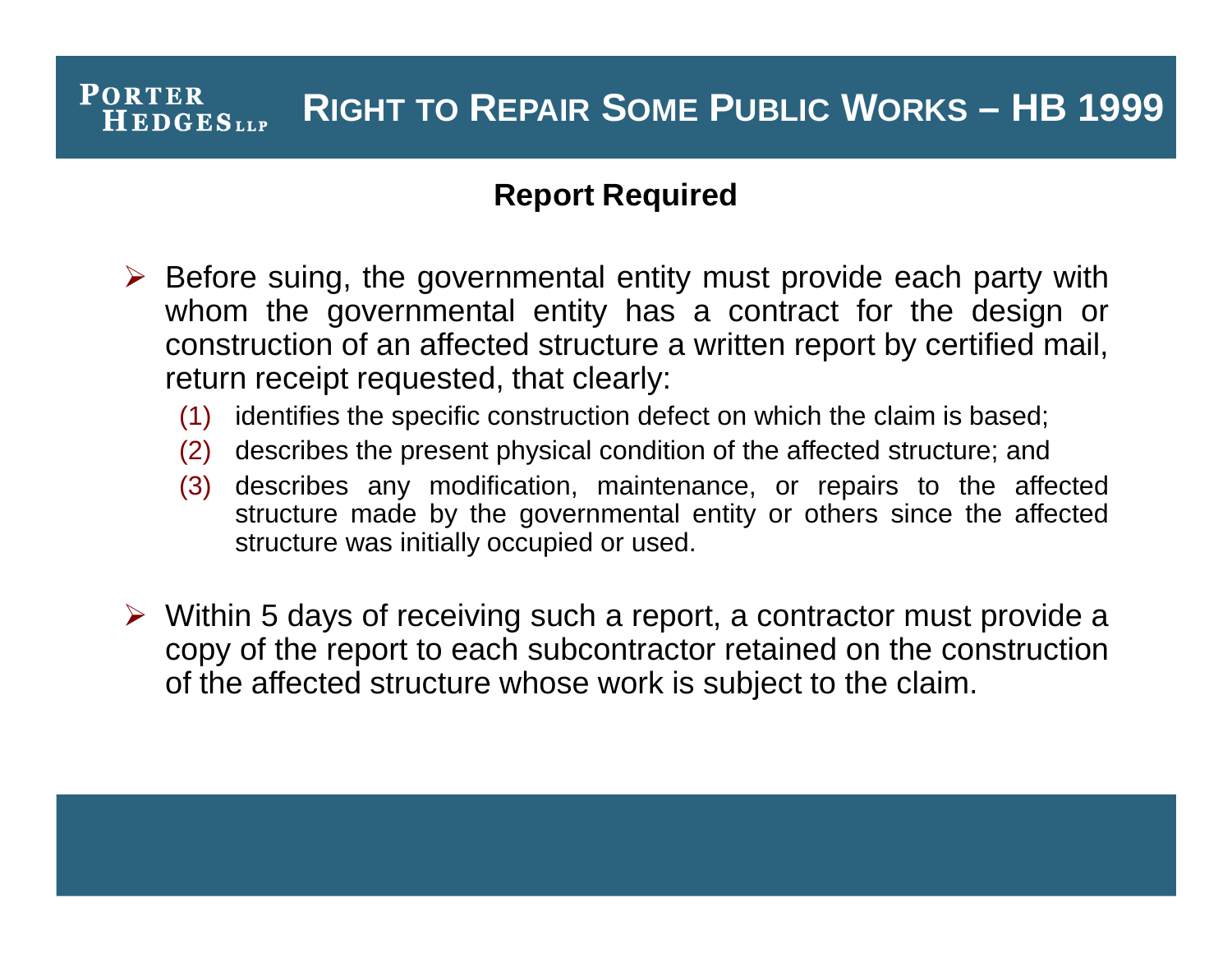#### **Opportunity to Inspect and Correct**

- Governmental entity must allow all designers, contractors, and known subcontractors or suppliers:
	- (1) a reasonable opportunity to inspect any construction defect or related condition identified in the report for a period of 30 days after sending the report required by Section 2272.003; and
	- (2) at least 120 days after the inspection to:
		- (A)correct any construction defect or related condition identified in the report; or
		- (B)enter into a separate agreement with the governmental entity to correct any construction defect or related condition identified in the report.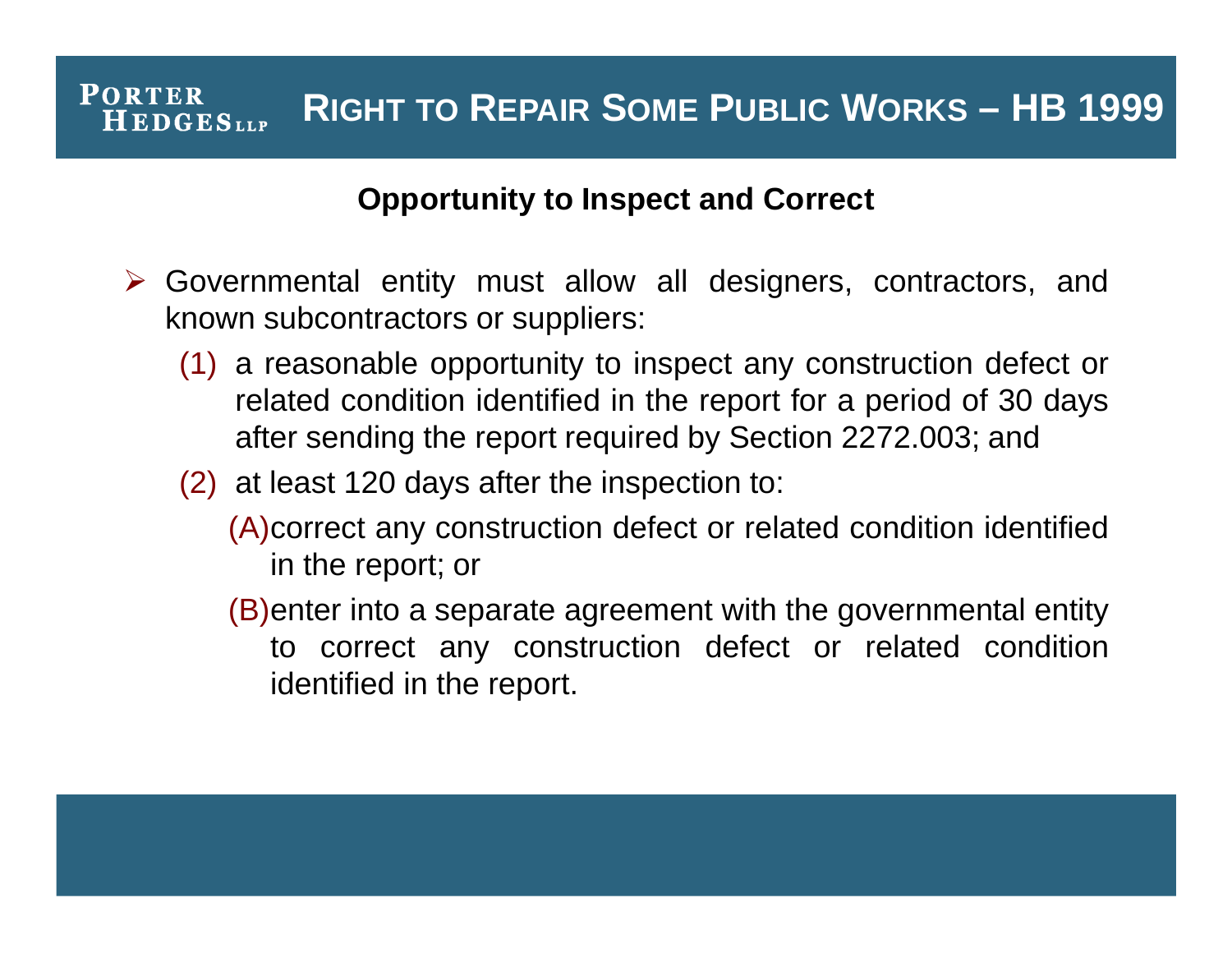#### **No Opportunity to Correct**

Governmental entity not required to allow correction or repair if:

- (1) the party:
	- (A) is a contractor and cannot provide payment and performance bonds to cover the corrective work;
	- (B) cannot provide liability insurance or workers' compensation insurance;
	- (C) has been previously terminated for cause by the governmental entity; or
	- (D) has been convicted of a felony;

#### or

- (2) the governmental entity previously complied with the inspection and correction process and:
	- (A) the defect or condition was not corrected as was required; or
	- (B) the attempt to correct the construction defect or related condition identified in the report resulted in a new construction defect or related condition.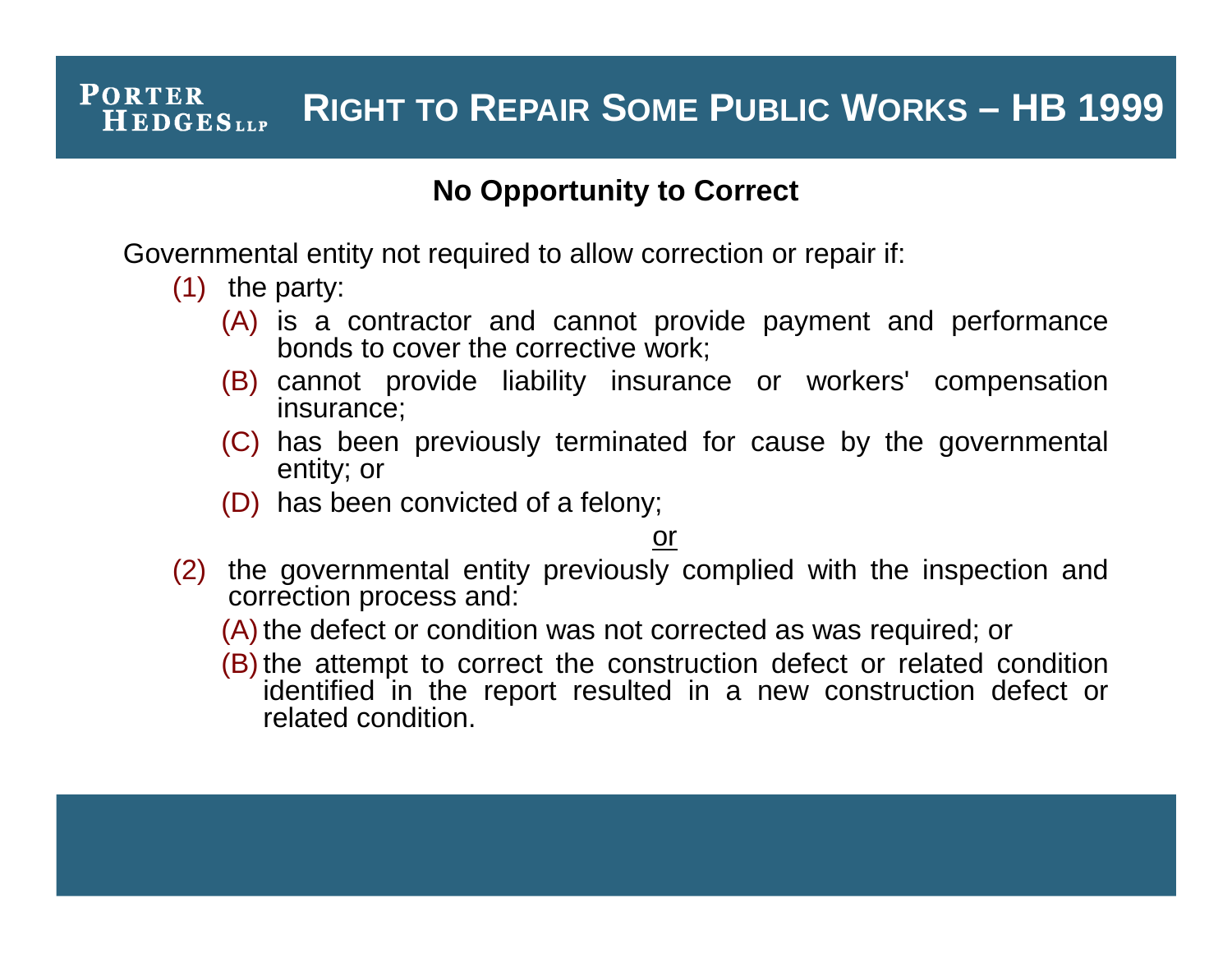- **Dismissal -** If governmental entity fails to comply, action is dismissed without prejudice. If refile and still fail to comply, action is dismissed with prejudice.
- **Report Costs -** If the defect is repaired or governmental entity recovers damages, the governmental entity is entitled to recover costs of report.
- **Emergencies -** Governmental entity does not have to comply when emergency repairs are necessary to protect health, safety, and welfare of public.
- **Insurance Trigger -** Insurer that receives notice or report must treat notice or report the as the filing of a suit for purposes of the relevant policy terms.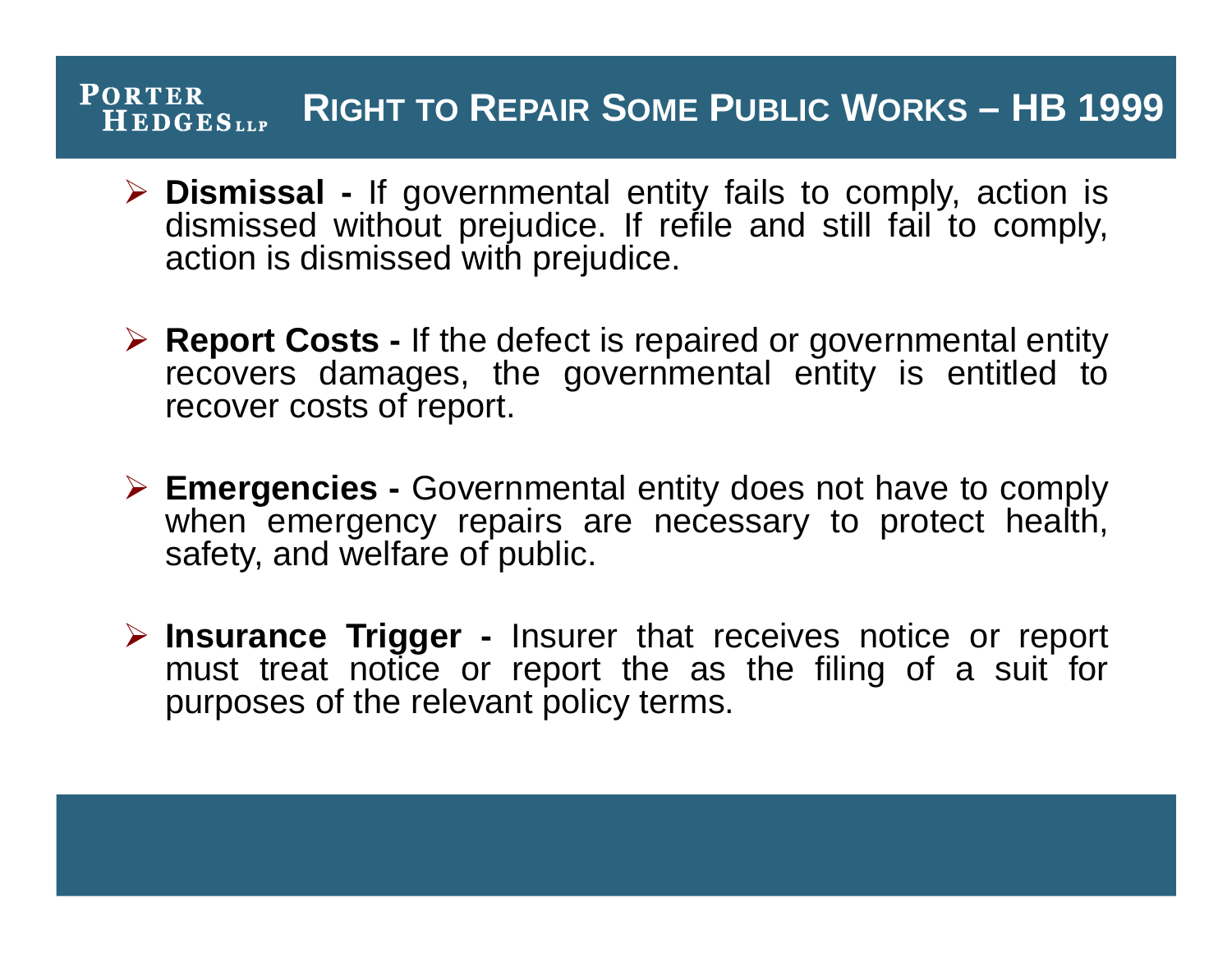### **Effective Date** – June 14, 2019

 **Application** – applies to a cause of action that accrues on or after June 14, 2019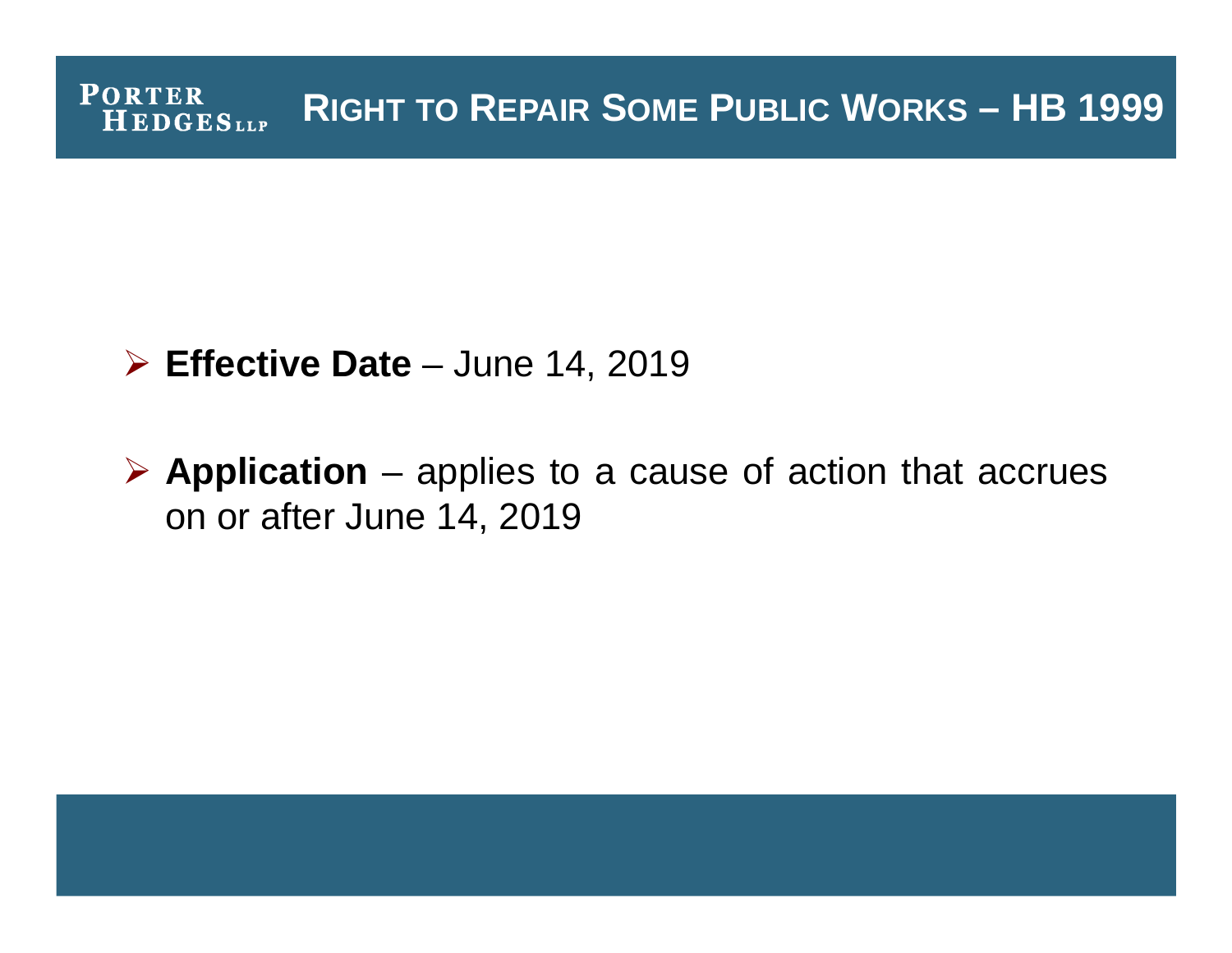# **ROAD AND HIGHWAY DESIGN DEFECTS – HB 2899**

### **Committee Report**

**PORTER** 

**HEDGES**LLP

- **Concern** contractors not adequately protected from liability for damages resulting from deficiencies, errors, or omissions in a design prepared by a governmental entity for the construction, repair, or improvement of a road or highway.
- **Response** statutorily protect contractors from certain types of liability.

Added Chapter 473 to the Texas Transportation Code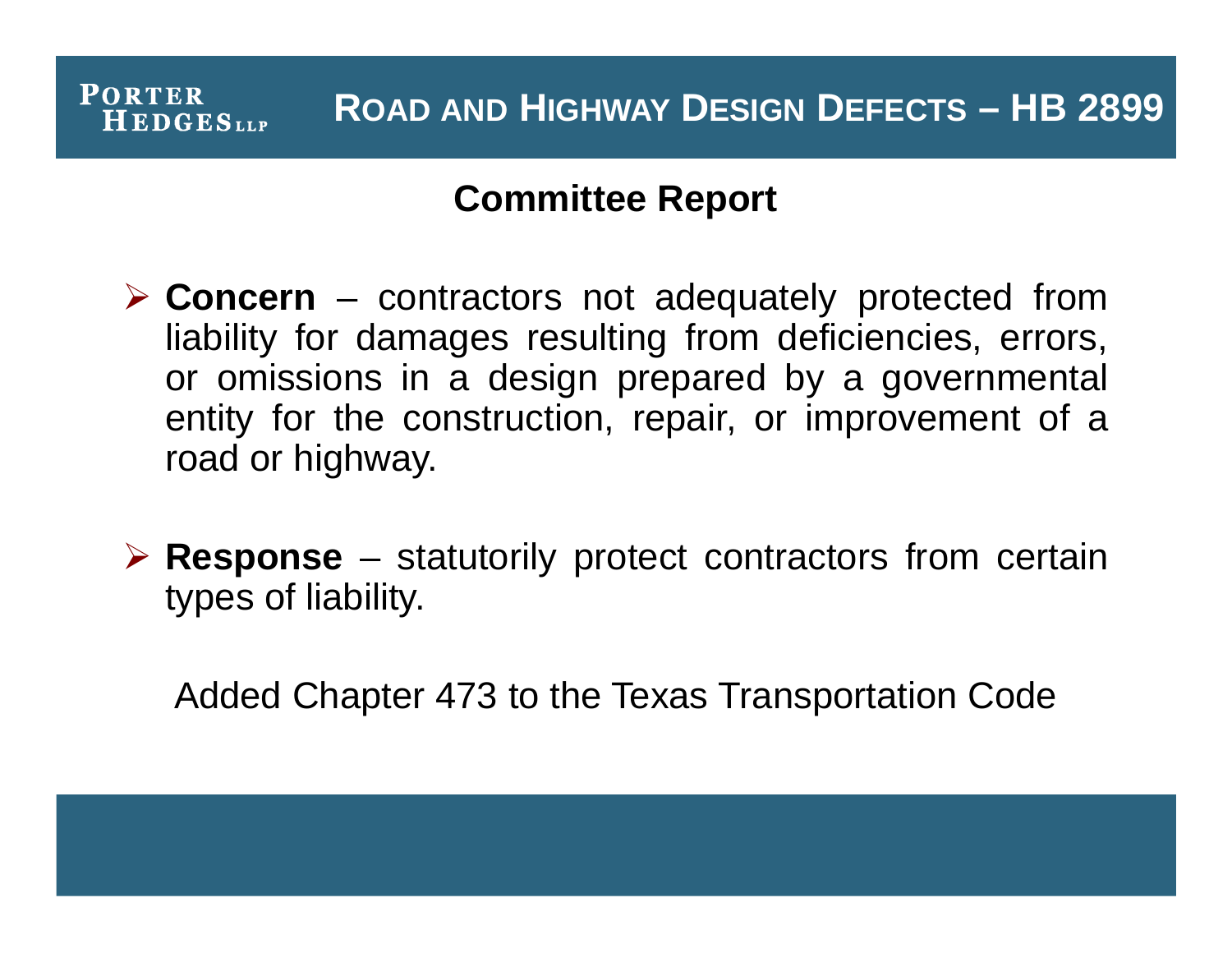### **Applicability**

**PORTER** 

HEDGESLLP

Applies to a contract for the construction or repair of a road or highway owned or operated by a governmental entity and any improvement, extension, or expansion to that road or highway, including:

- (A) an improvement to relieve traffic congestion and promote safety;
- (B) a bridge, tunnel, overpass, underpass, interchange, service road ramp, entrance plaza, approach, or tollhouse; and
- (C) a parking area or structure, rest stop, park, or other improvement or amenity the governmental entity considers necessary, useful, or beneficial for the operation of a road or highway.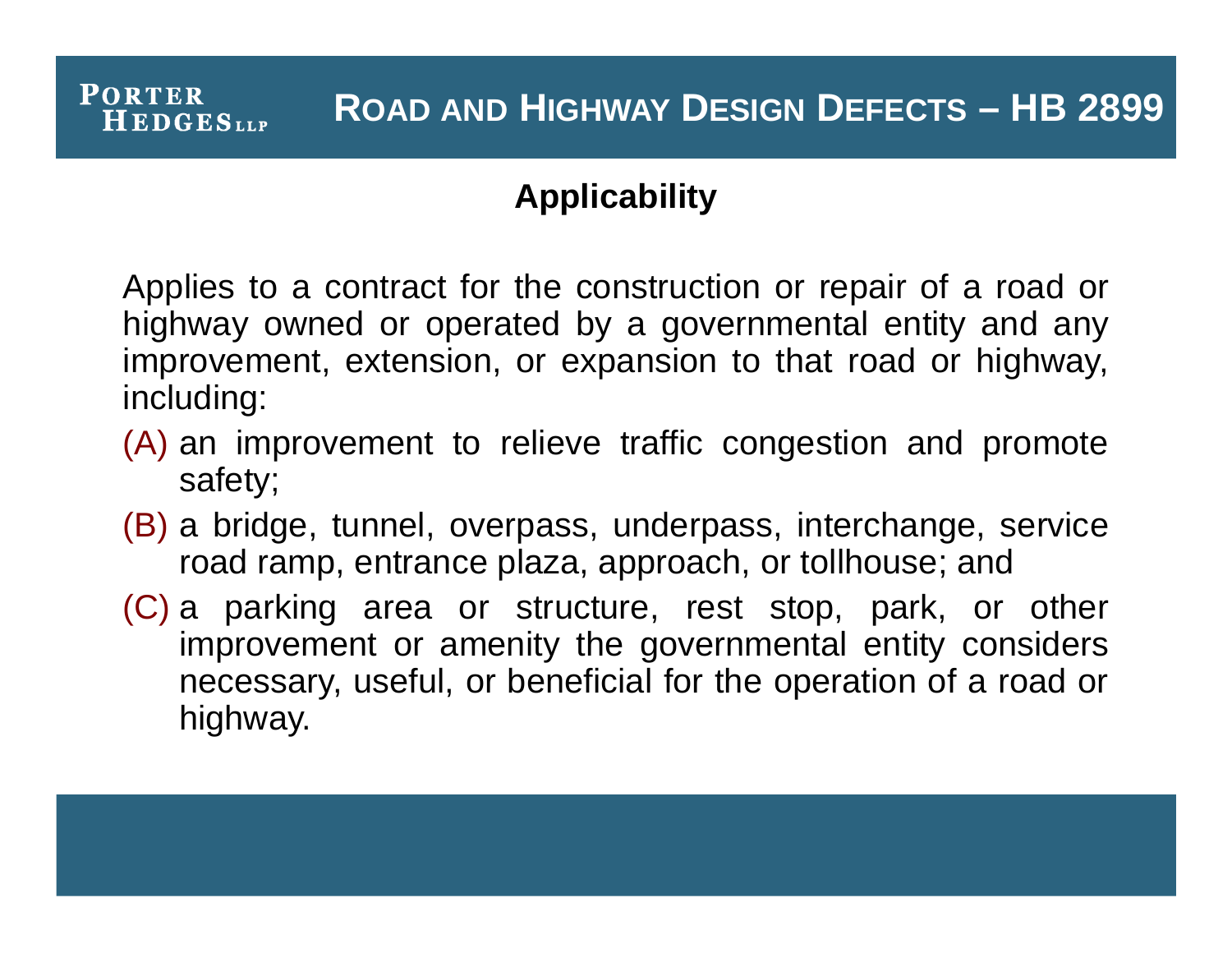# **ROAD AND HIGHWAY DESIGN DEFECTS – HB 2899**

### **No Liability**

A contractor is not liable or otherwise responsible for the accuracy, adequacy, sufficiency, suitability, or feasibility of any project specifications and is not liable for any damage to the extent caused by:

(1) a defect in those project specifications; or

**PORTER** 

**HEDGES**LLP

(2) the errors, omissions, or negligent acts of a governmental entity, or of a third party retained by a governmental entity under a separate contract, in the rendition or conduct of professional duties arising out of or related to the project specifications.

Contrary contractual terms are void and unenforceable.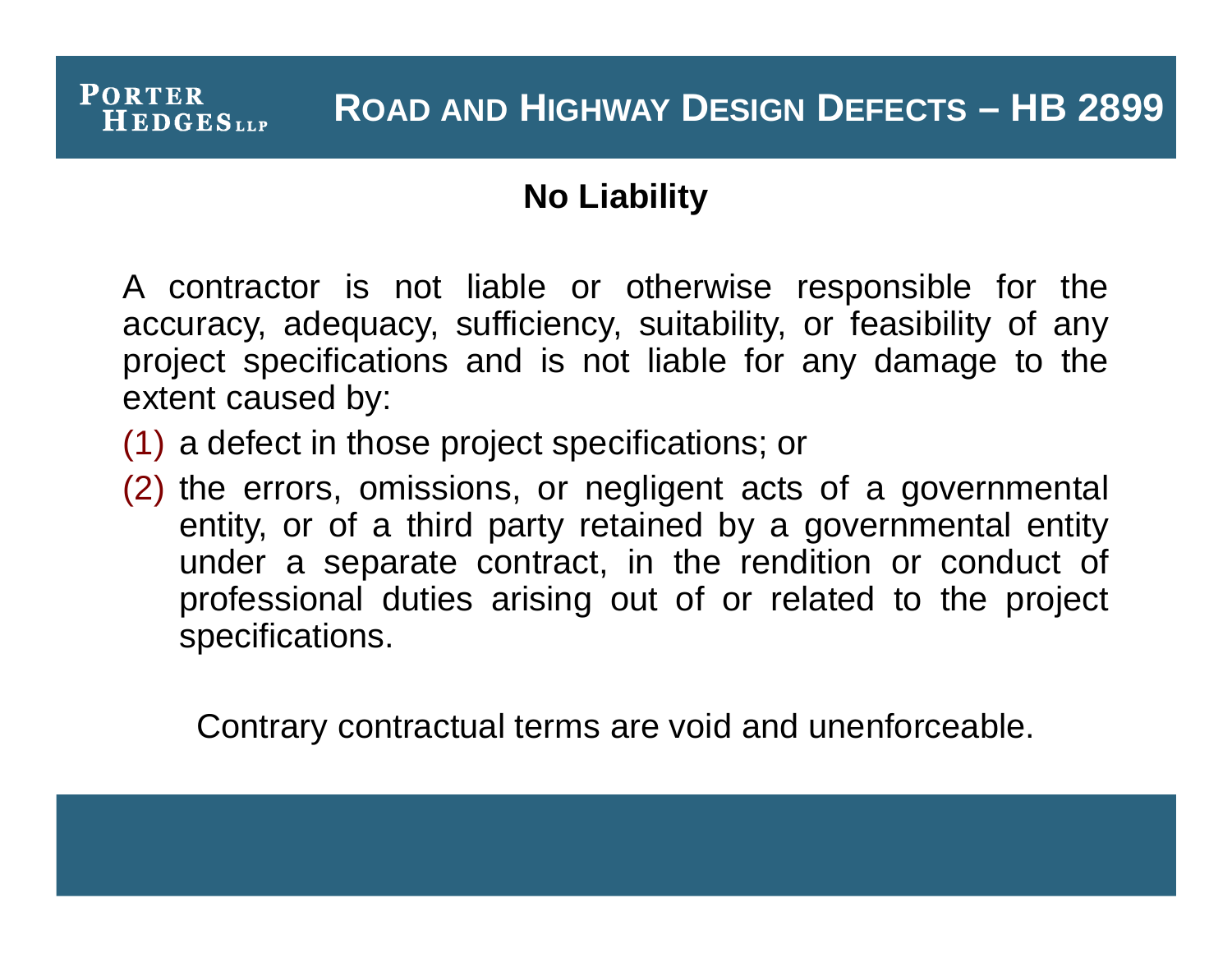# **Design Standard of Care**

**PORTER** 

**HEDGES**LLP

A governmental entity may not require that engineering or architectural services be performed to a level of professional skill and care beyond the level that would be provided by an ordinarily prudent engineer or architect with the same professional license and under the same or similar circumstances.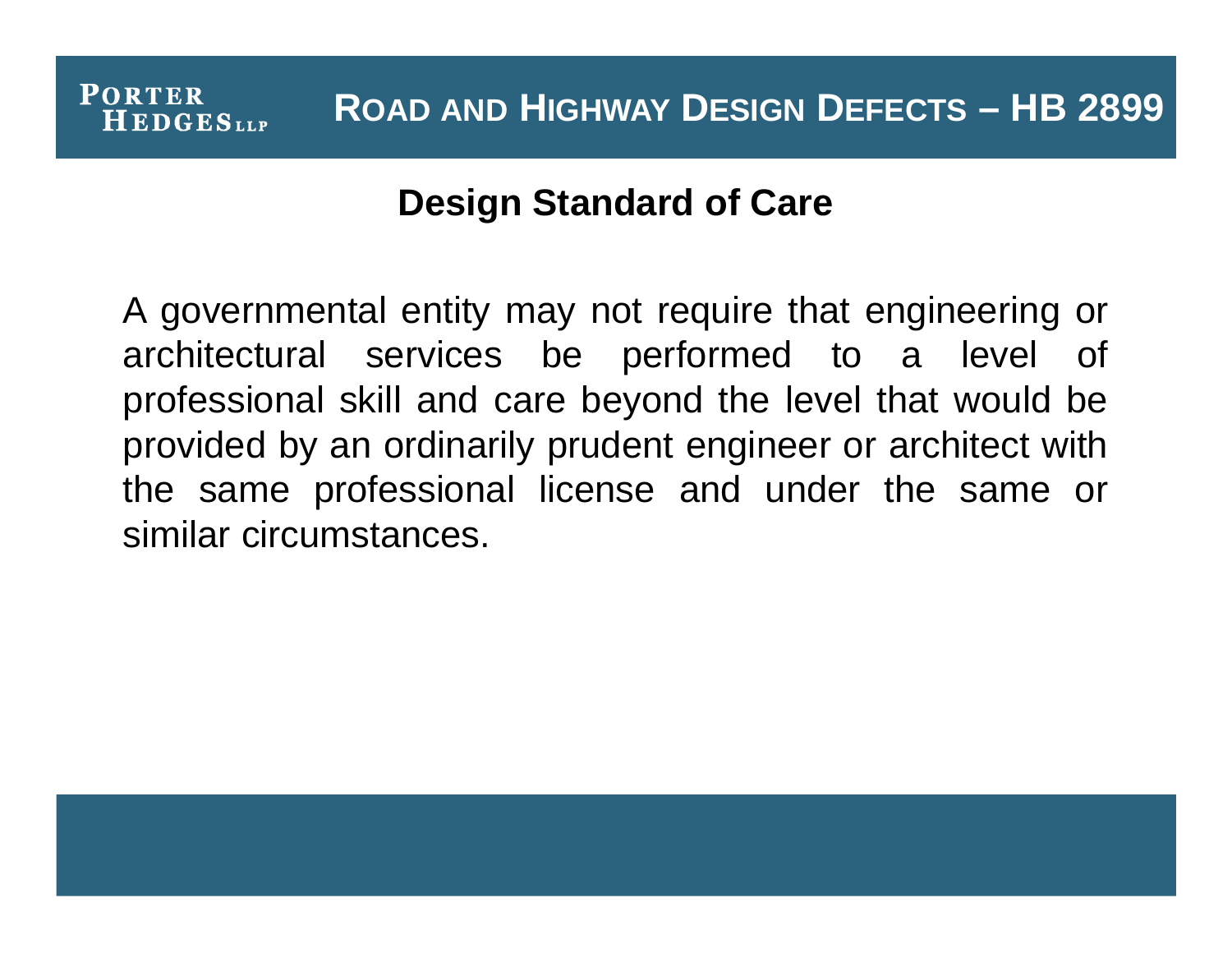**ROAD AND HIGHWAY DESIGN DEFECTS – HB 2899**

### **Effective Date** – June 2, 2019

**PORTER** 

**HEDGES**LLP

 **Application** – does not apply to a contract that is entered into before June 2, 2019 or to any subcontract or purchase order "associated with that contract" no matter the date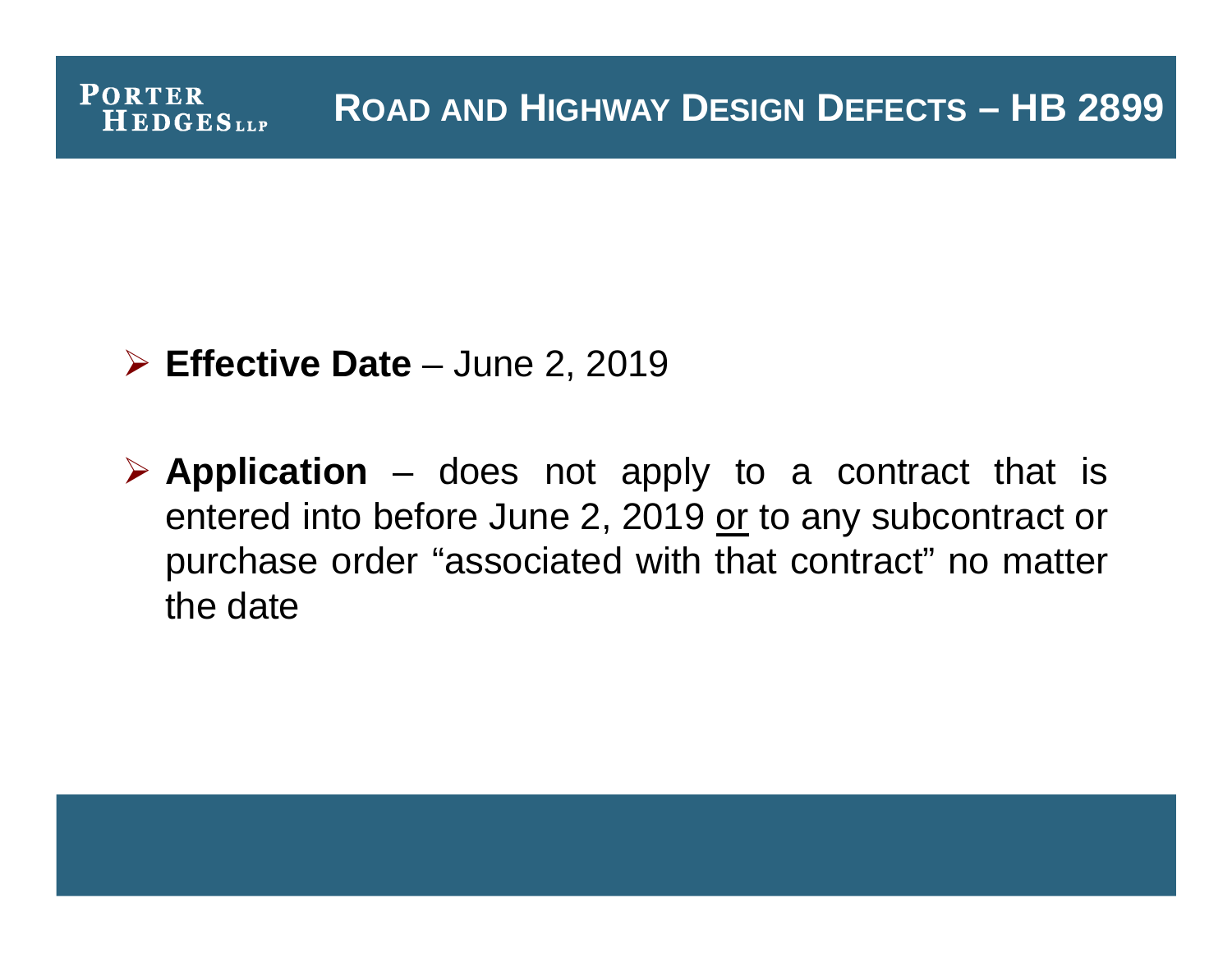

# **Committee Report**

 **Concern** – political subdivisions are being overcharged by attorneys who provide legal services under a contingent fee contract.

 **Response** – establish requirements for the procurement of contingent fee contracts for legal services by political subdivisions.

Amended Chapter 2254 of the Texas Government Code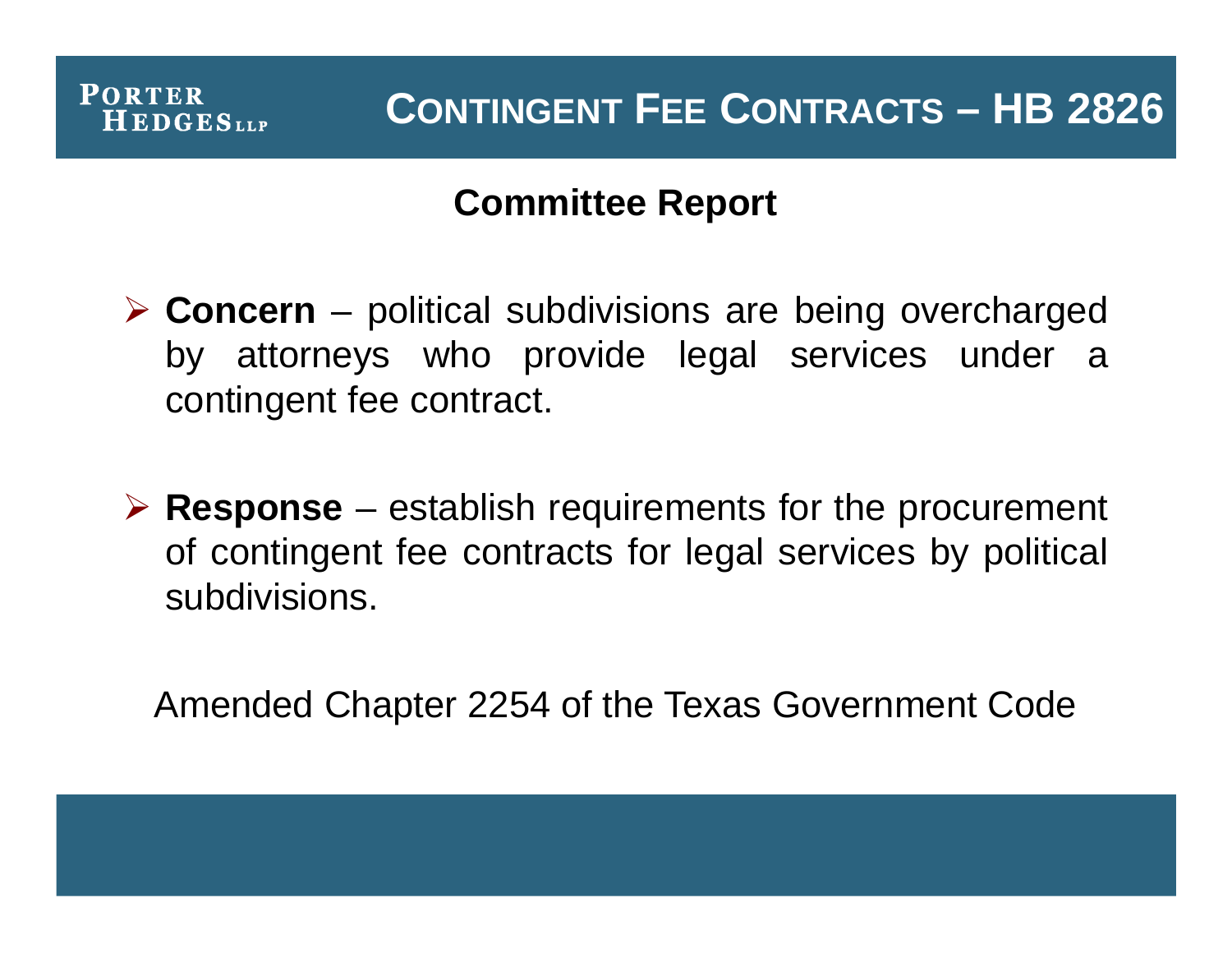Political Subdivision means:

**PORTER** 

**HEDGES**LLP

- a district, authority, county, municipality, or other political subdivision of the state;
- a local government corporation or another entity created by or acting on behalf of a political subdivision in the planning and design of a construction project; or

– a publicly owned utility.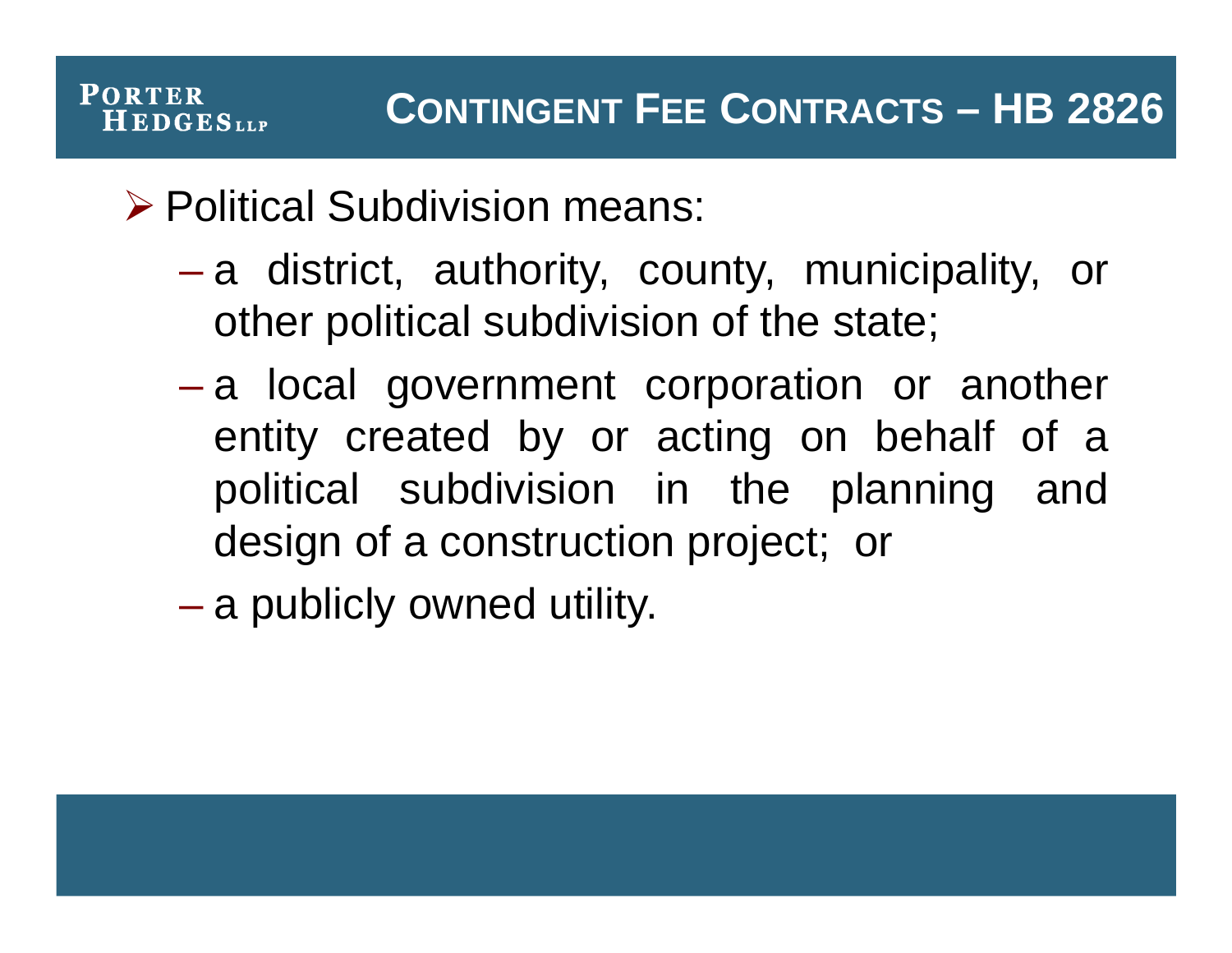#### **PORTER CONTINGENT FEE CONTRACTS – HB 2826 HEDGES**LLP

#### **Notice and Approval in Open Meeting**

To hire an attorney on a contingent fee basis, a political subdivision must issue a notice stating:

- (1) The reasons for pursuing the matter that is the subject of the legal services and the desired outcome;
- (2) the competence, qualifications, and experience demonstrated by the attorney or law firm;
- (3) the nature of any relationship, including the beginning of the relationship, between the political subdivision or governing body and the attorney or law firm;
- (4) the reasons the legal services cannot be adequately performed by the attorneys and supporting personnel of the political subdivision;
- (5) the reasons the legal services cannot be reasonably obtained from attorneys in private practice on an hourly basis; and
- (6) the reasons entering into a contingent fee contract is in the best interest of the residents of the political subdivision.

Must then approve the contract in an open meeting called for the purpose of considering the matters listed above.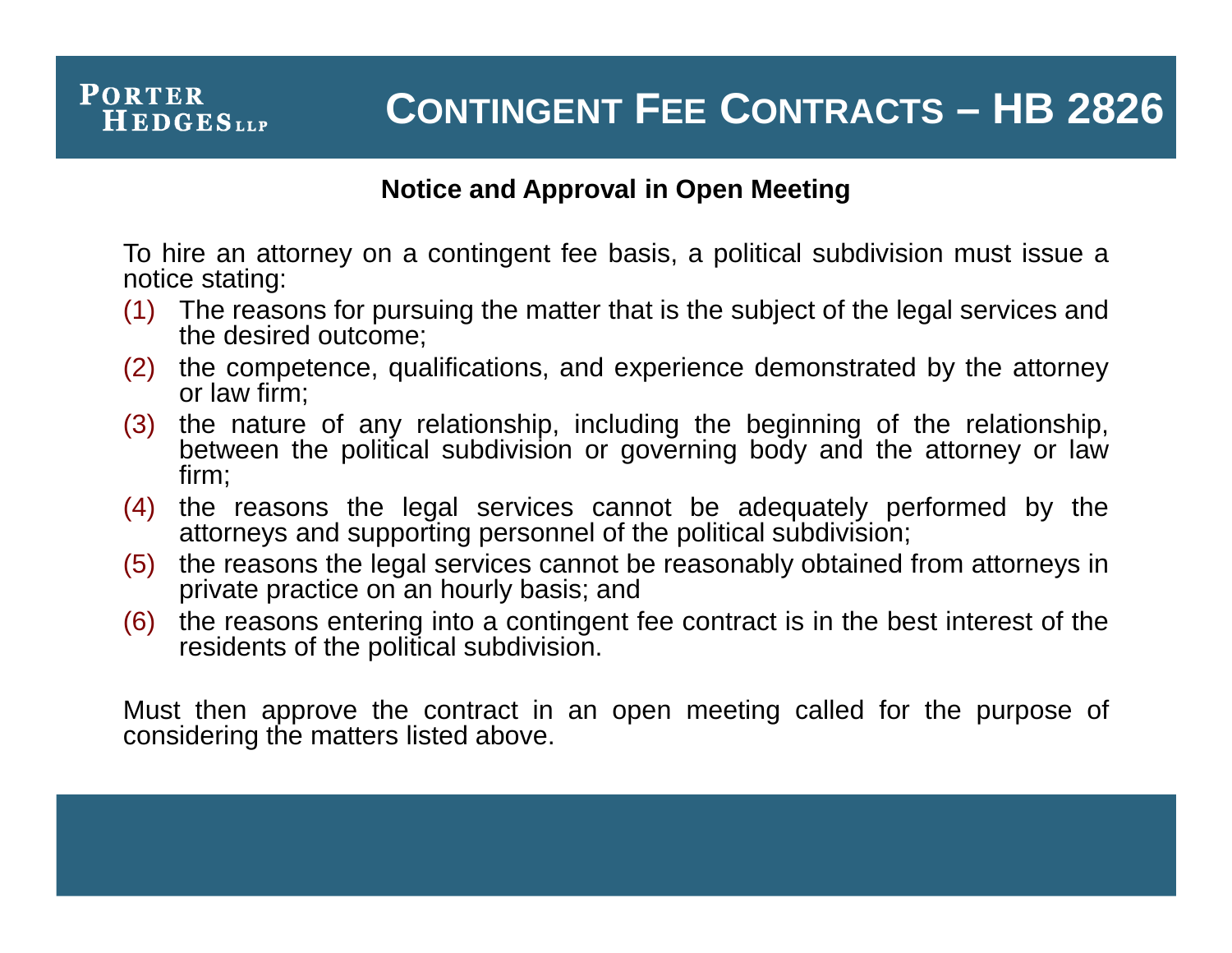#### **PORTER**  $H$  EDGES<sub>LLP</sub>

# **Approval by AG**

Attorney general must approve contract.

- Attorney general has 90 days from submission to approve or refuse to approve the contract.
- $\triangleright$  May refuse to approve if:
	- Political subdivision has not complied with requirements, or
	- The legal matter presents a question of law or fact that is in common with a matter the state has already addressed or is pursuing and pursuit of the matter by the political subdivision will not promote the just and efficient resolution of the matter.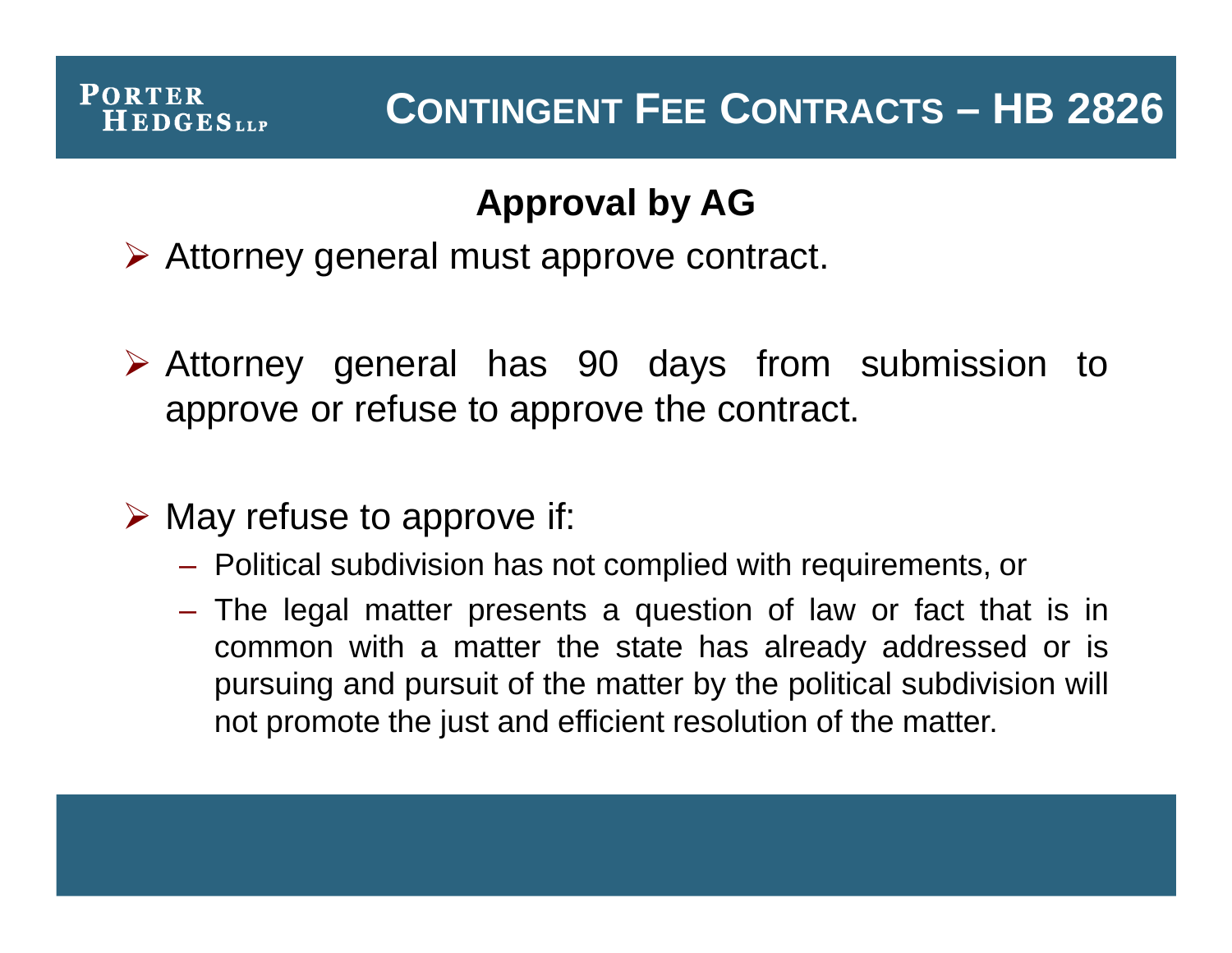

# **Prior to Payment**

- $\triangleright$  Attorney must provide written statement that describes outcome, amount of recovery, computation of fee, and includes final complete time and expense records.
- $\triangleright$  All records must be verified by auditors and charges must be reasonable.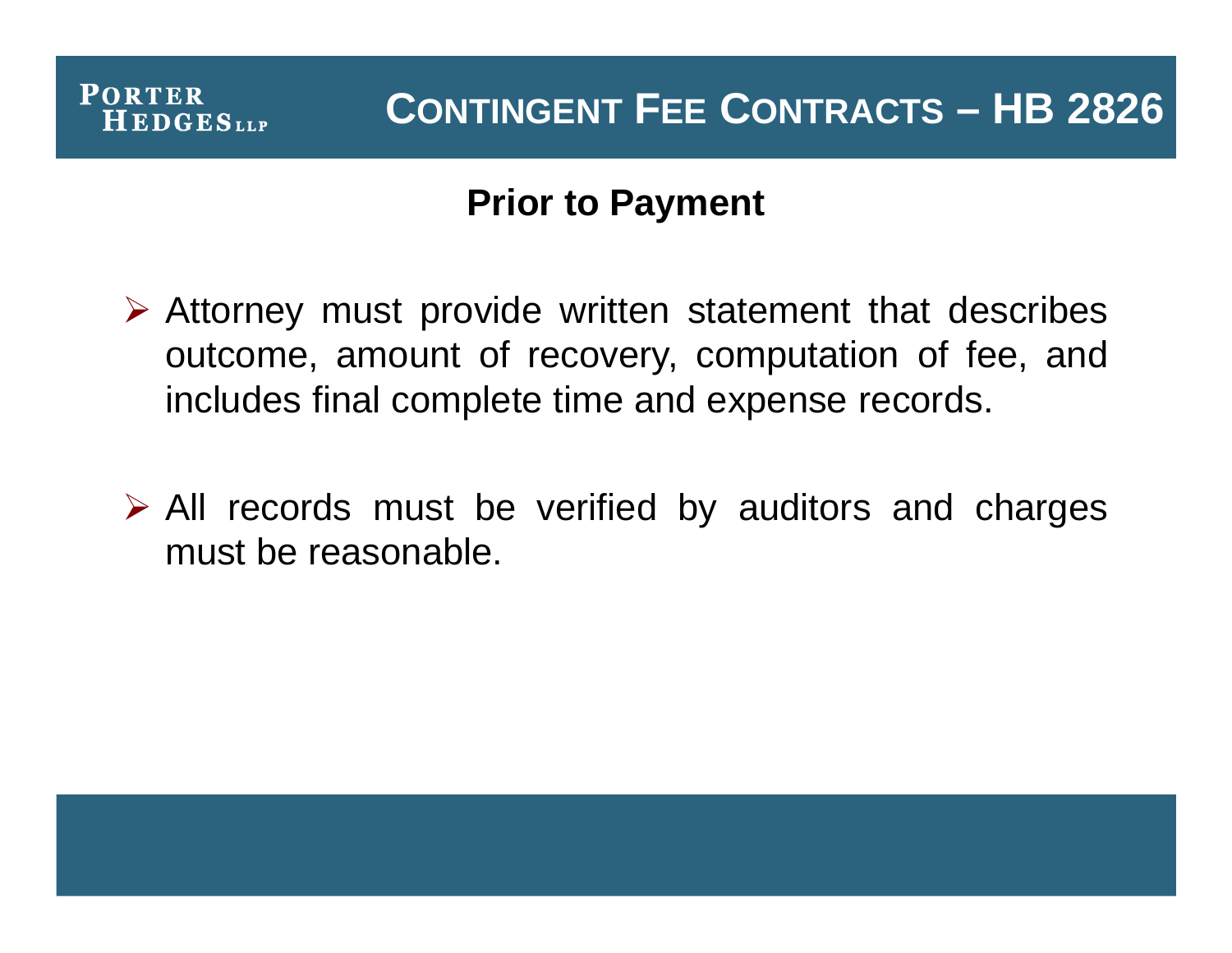

### **Effective Date** – September 1, 2019

 **Application** – applies to any contingent fee contracts entered into on or after September 1, 2019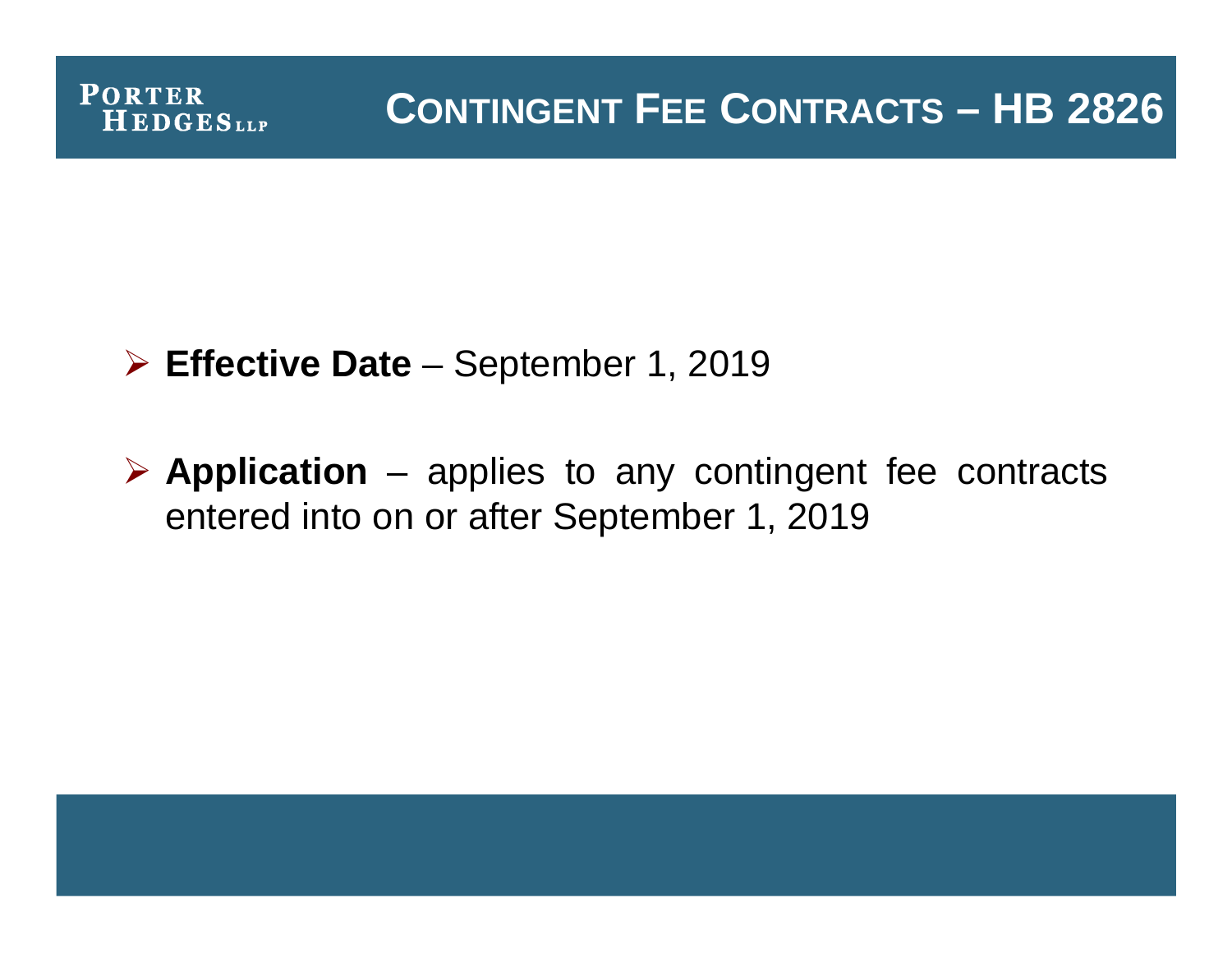

# **Committee Report**

- **Concern** statutory requirements relating to actions brought against certain licensed professionals should apply irrespective of who brings the claim.
- **Response** change "plaintiff" to "claimant" to clarify that any party seeking to sue certain licensed professionals is required to file a certificate of merit.

Amended Chapter 150 of the Texas Civil Practice and Remedies Code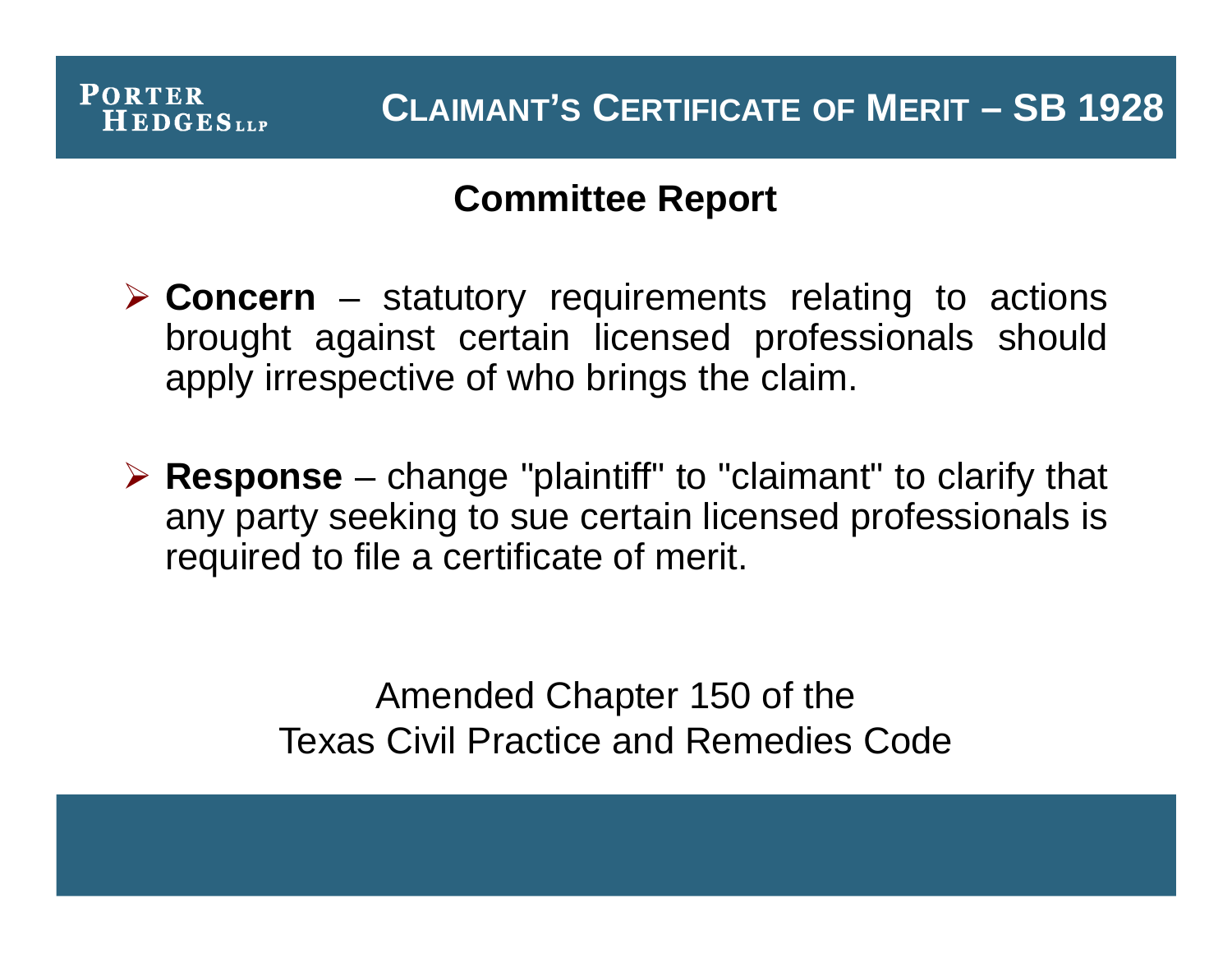### **Extension of CoM Requirement**

- $\triangleright$  A "claimant" is required to file a certificate of merit with their "complaint."
- $\triangleright$  "Claimant" means a party, including a plaintiff or third-party plaintiff, seeking recovery for damages, contribution, or indemnification.
- $\triangleright$  "Complaint" means any petition or other pleading which, for the first time, raises a claim against a licensed or registered professional for damages arising out of the provision of professional services by the licensed or registered professional.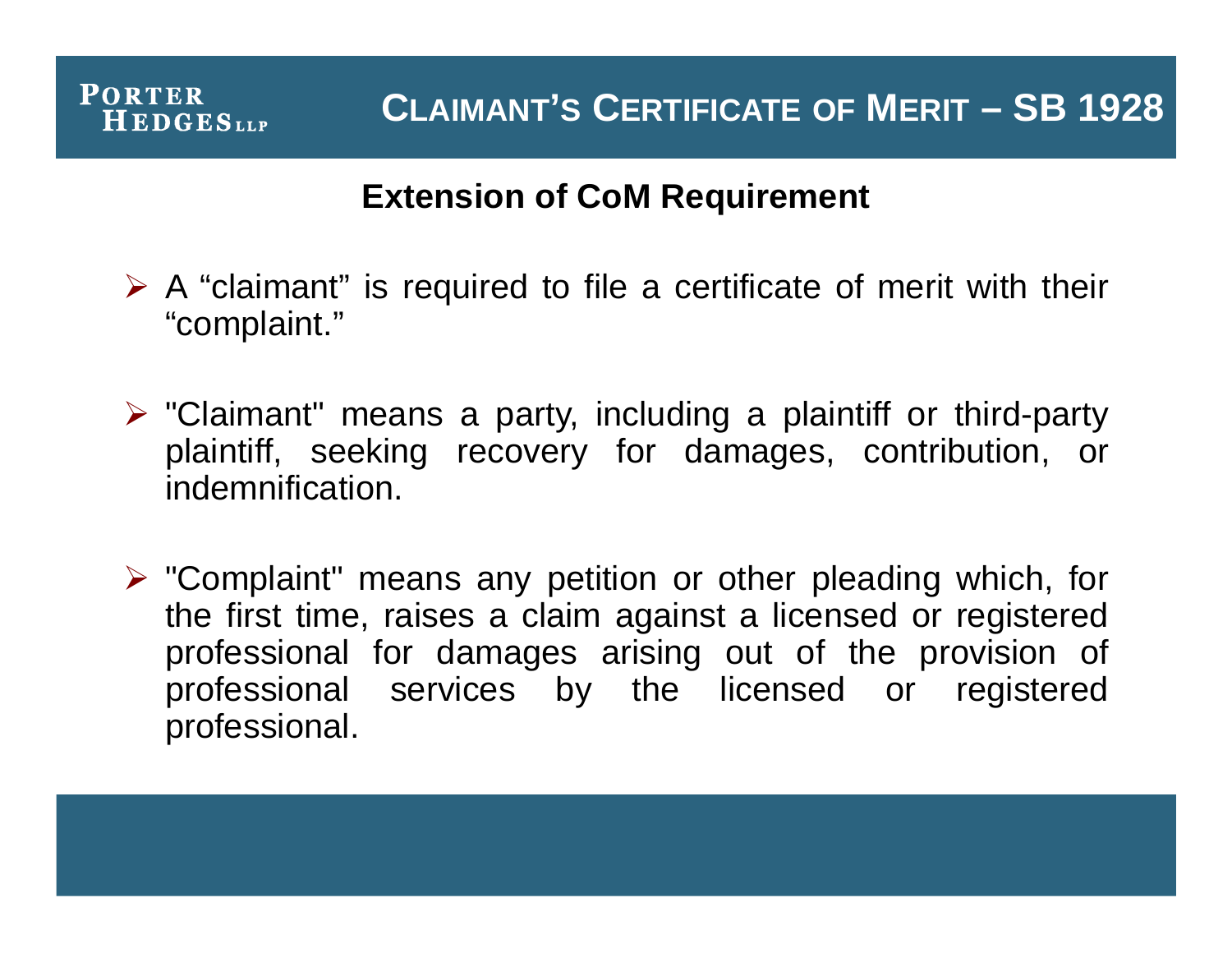### **Change in Standards**

- $\triangleright$  Affiant used to have to be "knowledgeable" in the area of practice of the defendant.
- $\triangleright$  Now Affiant must "practice" in the area of practice of the defendant.
- $\triangleright$  Author's Statement of Intent "[U]nder current law, the affiant must have knowledge in the area in which the defendant practices. S.B. 1928 would require the affiant to actually practice in the same area as the defendant, which would mean the affiant has experience in the area rather than just claiming 'knowledge' of it."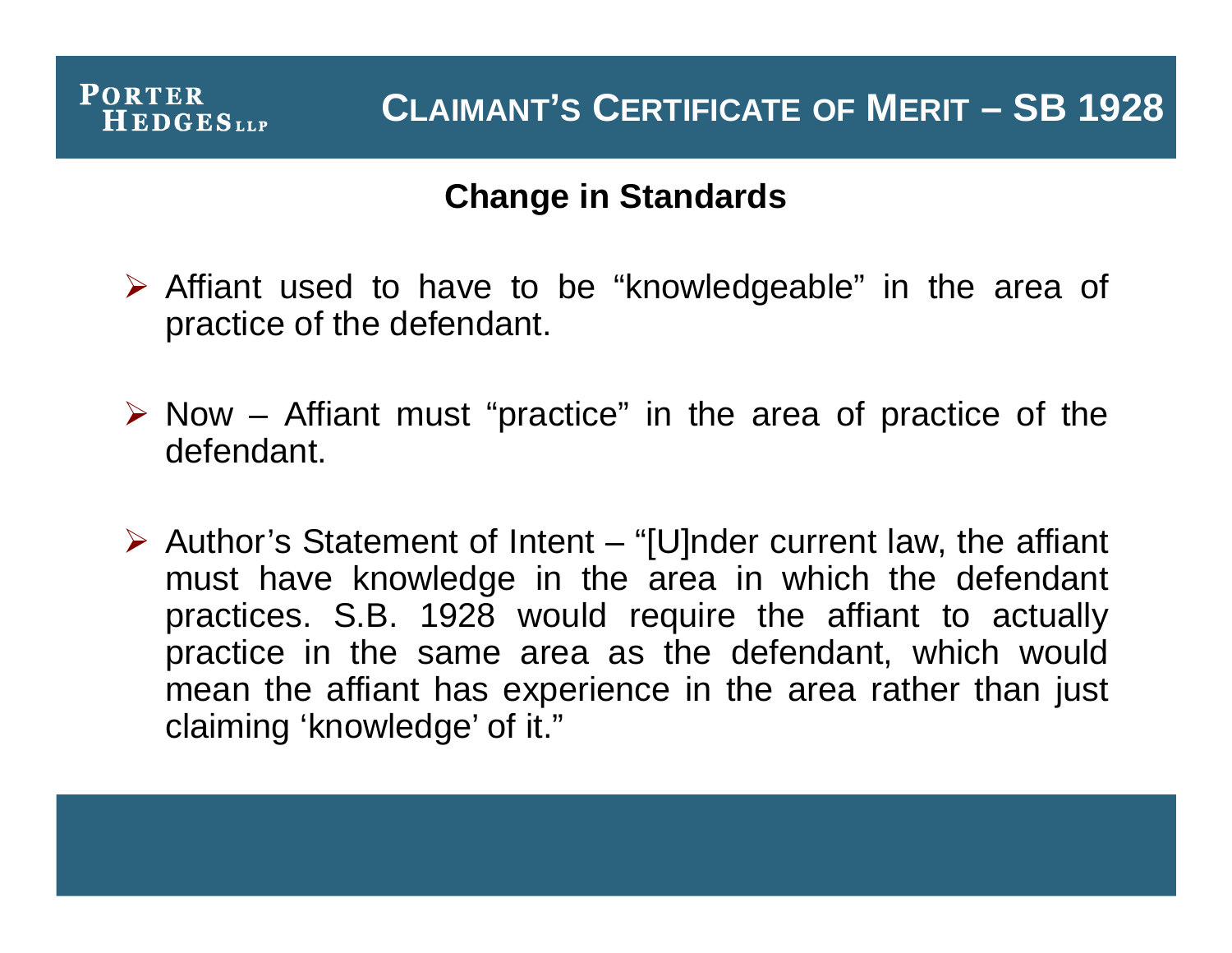

### **Effective Date** – June 10, 2019

 **Application** – applies to an action or arbitration proceeding commenced on or after June 10, 2019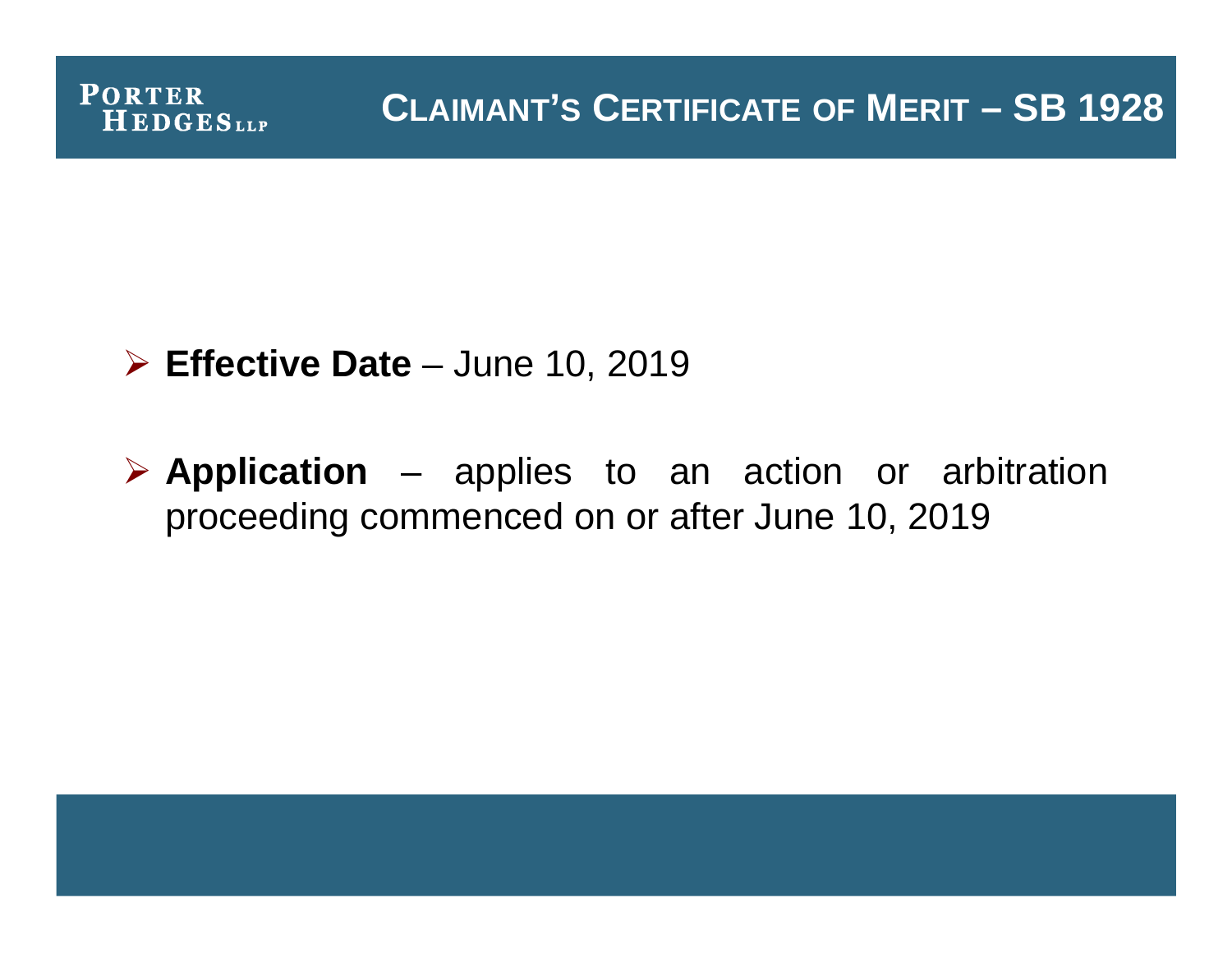### **Committee Report**

**PORTER** 

**HEDGESLLP** 

- **Concern** Despite procurement reforms over the past two legislative sessions, several well-publicized instances of agencies failing to adhere to procurement laws highlight the need for further reform. S.B. 65 ensures that safeguards and consistent contracting practices are in place to achieve the best value for the state in every procurement.
- **Response** S.B. 65 amends current law relating to oversight of and requirements applicable to state agency contracting and procurement.

Amended Chapters 441, 2054, 2102, 2155, 2252, 2254, 2261, and 2262 of the Texas Government Code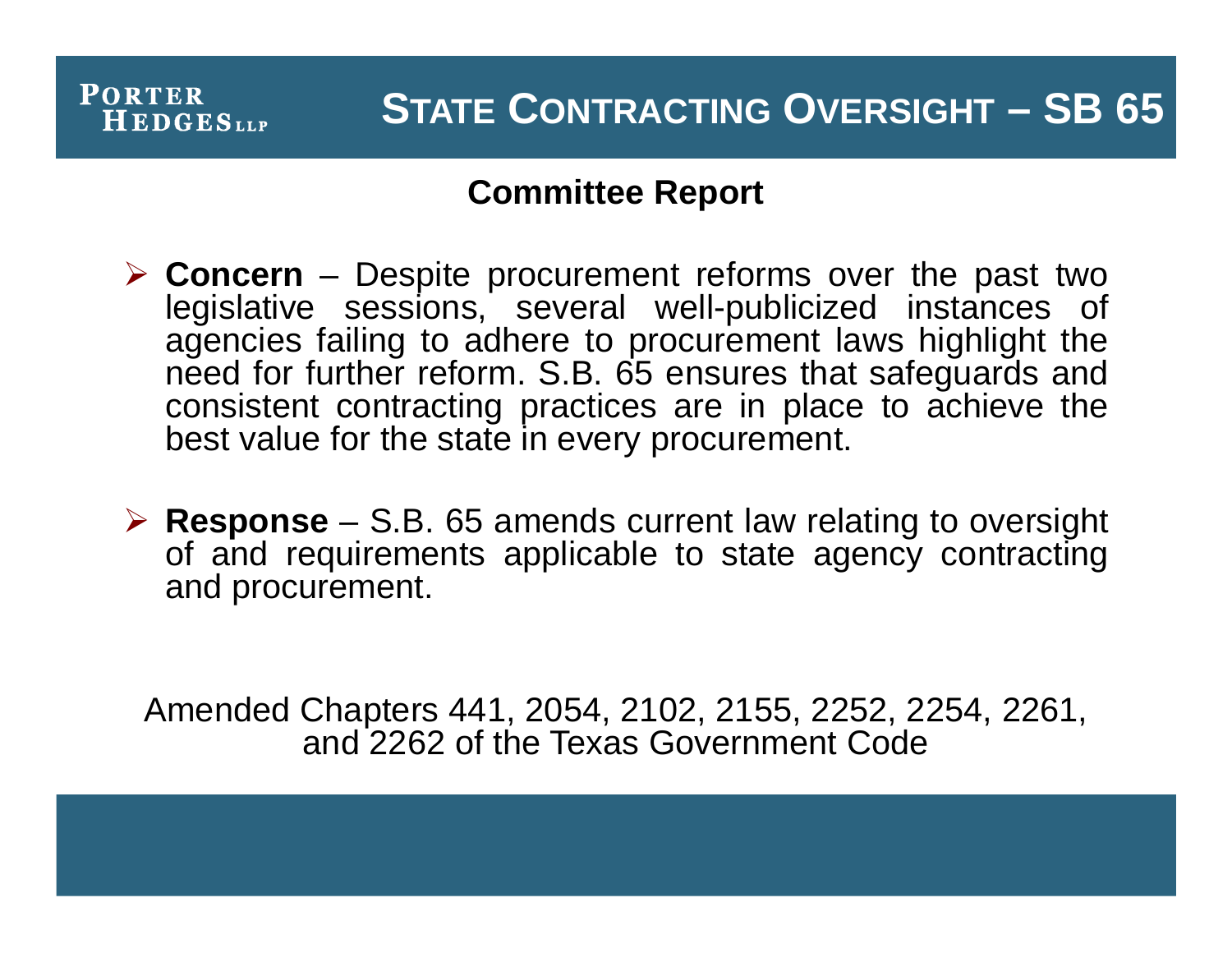# **STATE CONTRACTING OVERSIGHT – SB 65**

 $\triangleright$  Very complex and lengthy.

**PORTER** 

**HEDGES**LLP

- $\triangleright$  Requires state agencies to certify their vendor assessment process.
- $\triangleright$  If the state agency awards a contract to a vendor who did not receive the highest score in an assessment process must to state in writing in the contract file the reasons for making the award.
- $\triangleright$  State agencies must include in the contract file a written explanation of the agency's decision to include or not include a liquidated damages provision or another form of liability for damages caused by the contractor.
- $\triangleright$  Contract files must also include a written justification for any provision in the contract that limits the liability of a contractor for damages.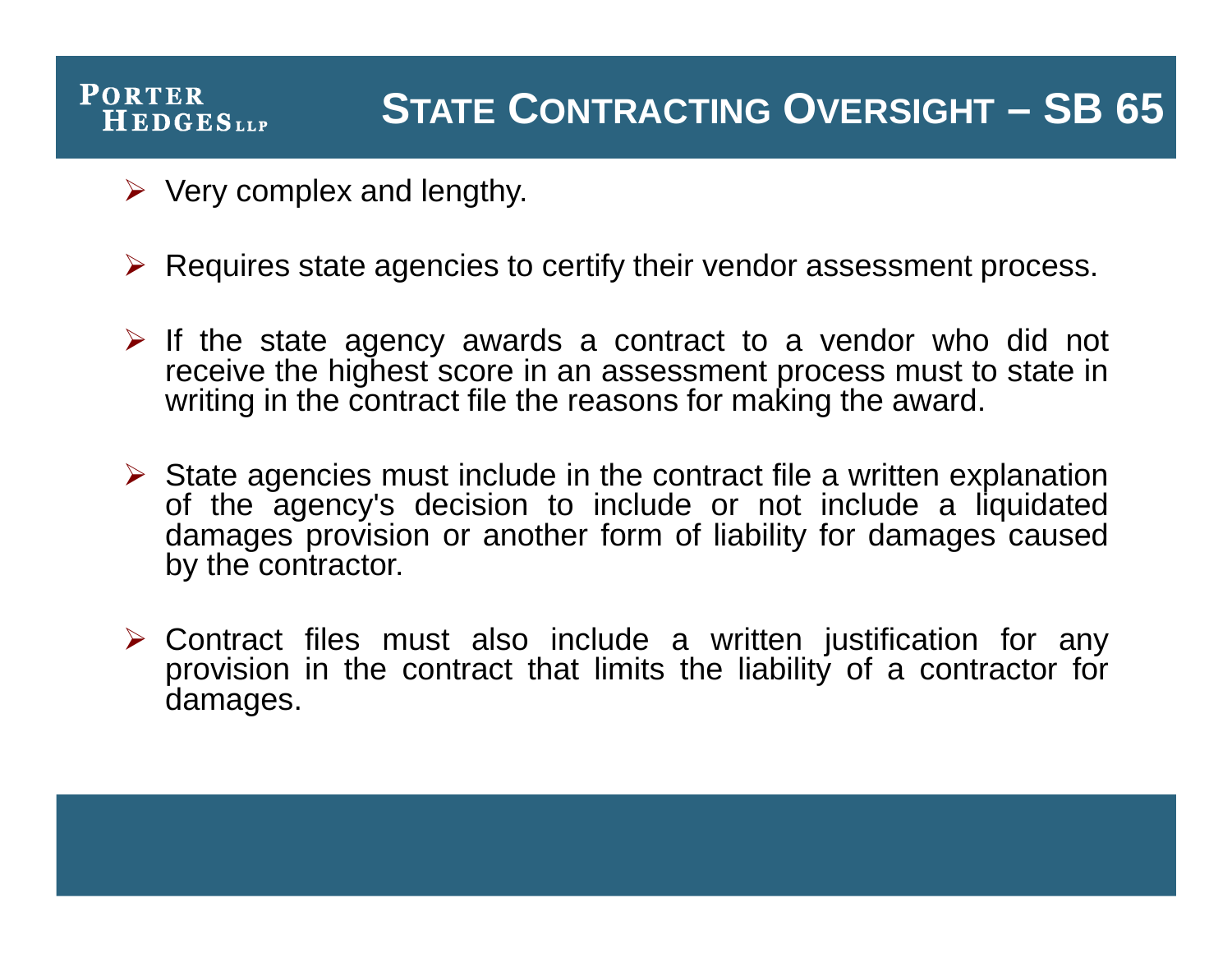# **Effective Date** – September 1, 2019

**PORTER** 

**HEDGES**LLP

# **Application** – applies to a contract:

- (1) for which a state agency first advertises or otherwise solicits bids, proposals, offers, or qualifications on or after September 1, 2019;
- (2) that is extended or modified on or after September 1, 2019; or
- (3) for which a change order is submitted on or after September 1, 2019.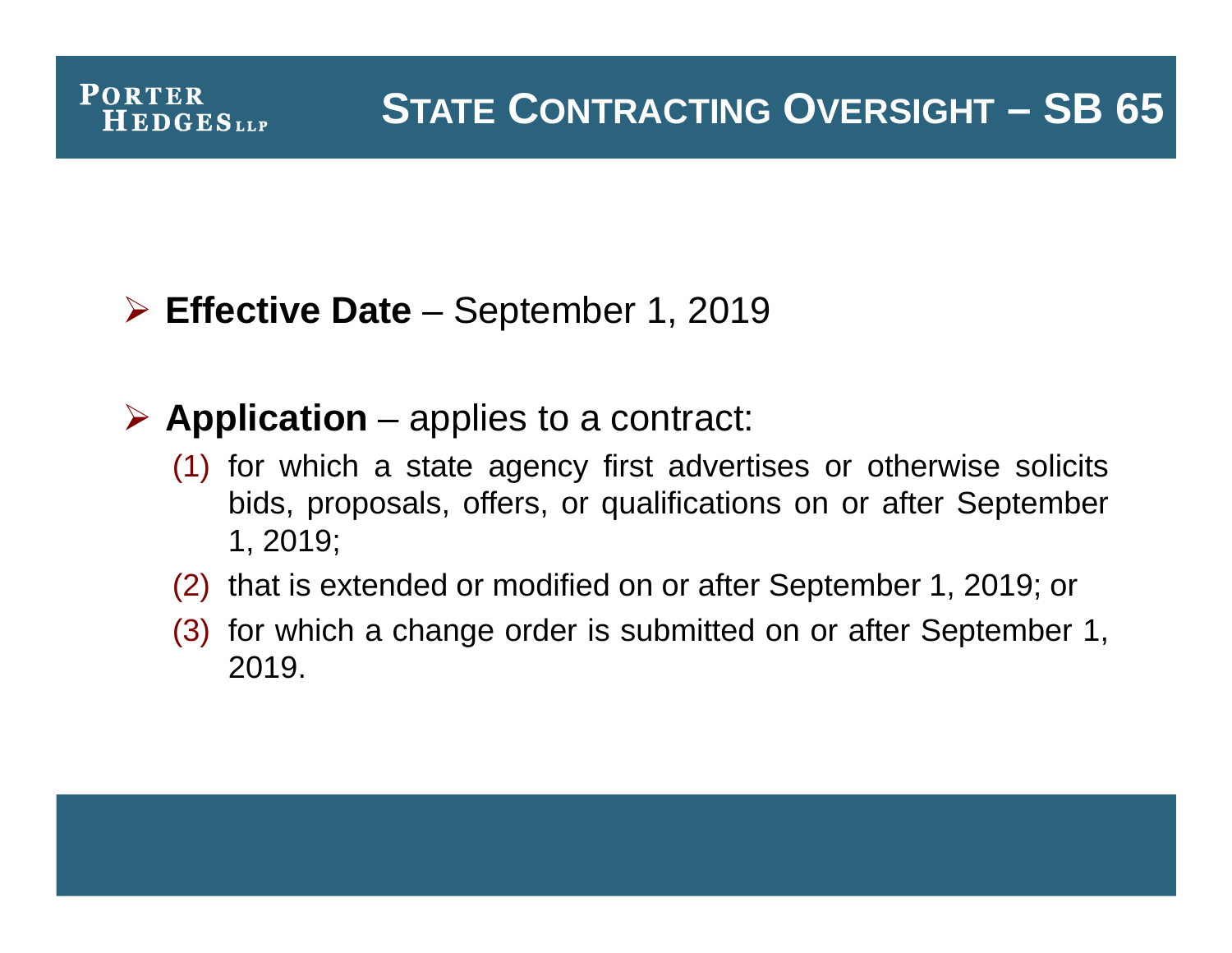# **Committee Report**

- **Concern** elimination of consumer and builder choice in construction through overly restrictive local municipal zoning ordinances, building codes, design guidelines, and architectural standards.
- **Response** prevent the enactment of overly restrictive, vendor-driven building regulations.

Added Subtitle Z to Title 10 of the Texas Government Code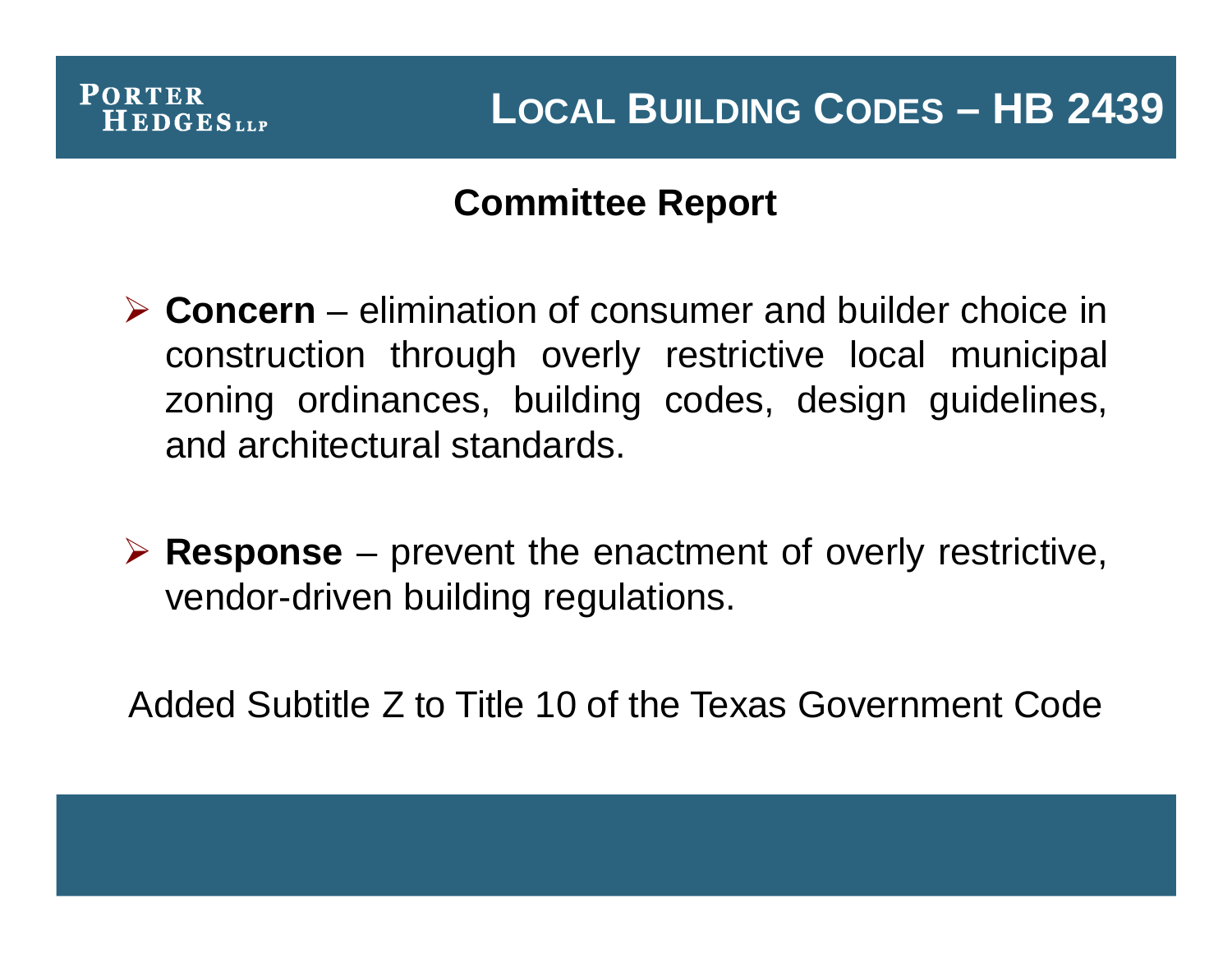#### **PORTER LOCAL BUILDING CODES – HB 2439 HEDGES**LLP

Governmental entities may not adopting or enforce a rule, charter provision, ordinance, order, building code, or other regulation that:

- (1) prohibits or limits, directly or indirectly, the use or installation of a building product or material if the building product or material is approved for use by a national model code published within the last three code cycles that applies to the construction, renovation, maintenance, or other alteration of the building; or
- (2) establishes a standard for a building product, material, or aesthetic method if the standard is more stringent than a standard under a national model code published within the last three code cycles that applies to the construction, renovation, maintenance, or other alteration of the building.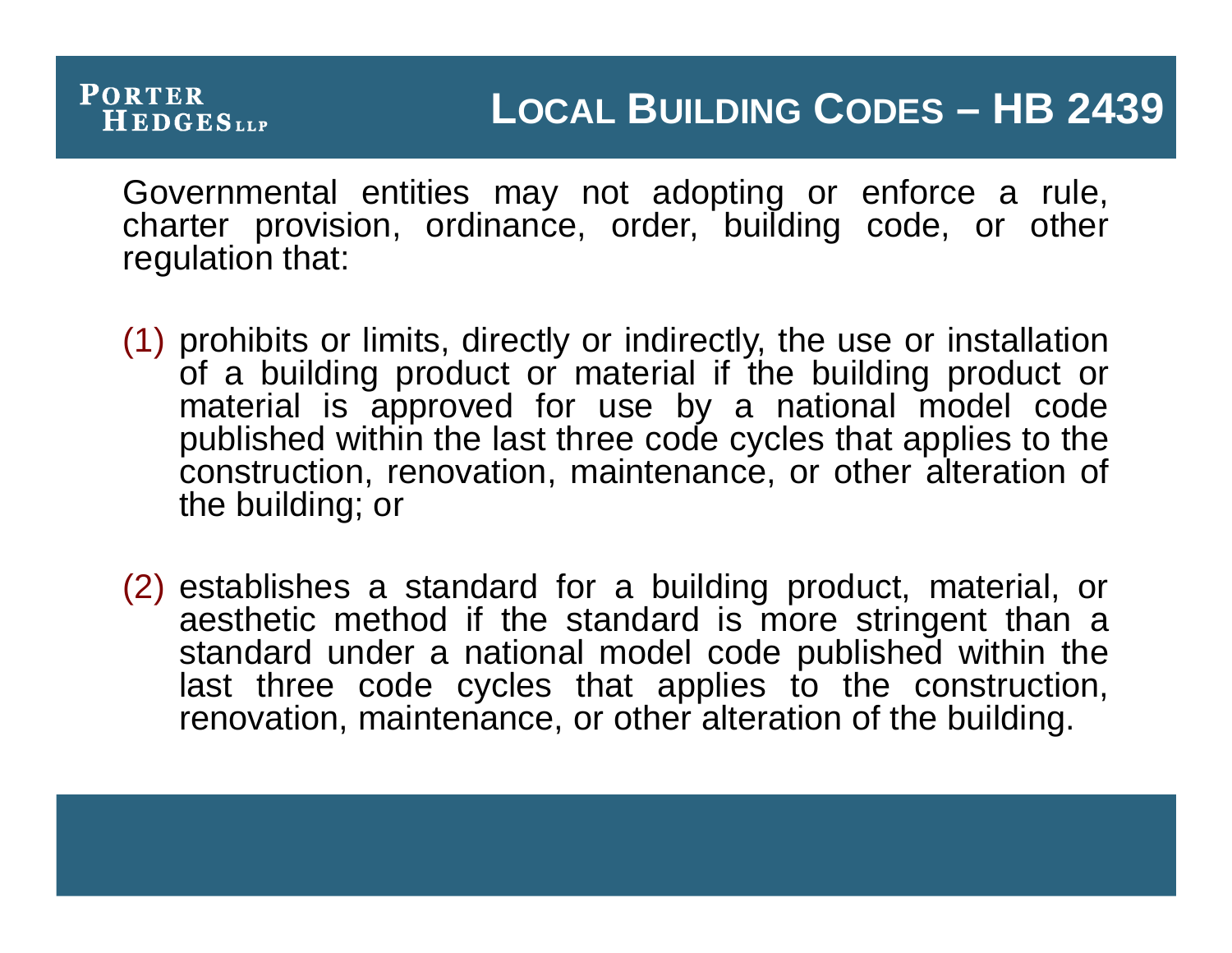Prohibition does not apply to:

**PORTER** 

**HEDGES**LLP

- (1) State agency programs that require particular standards, incentives, or financing arrangements in order to comply with requirements of a state or federal funding source or housing program;
- (2) Requirements for a building necessary to consider the building eligible for windstorm and hail insurance coverage under Chapter 2210 (Texas Windstorm Insurance Association), Insurance Code;
- (3) Certain ordinances that regulate outdoor lighting; and
- (4) Ordinances and rules related to historic buildings.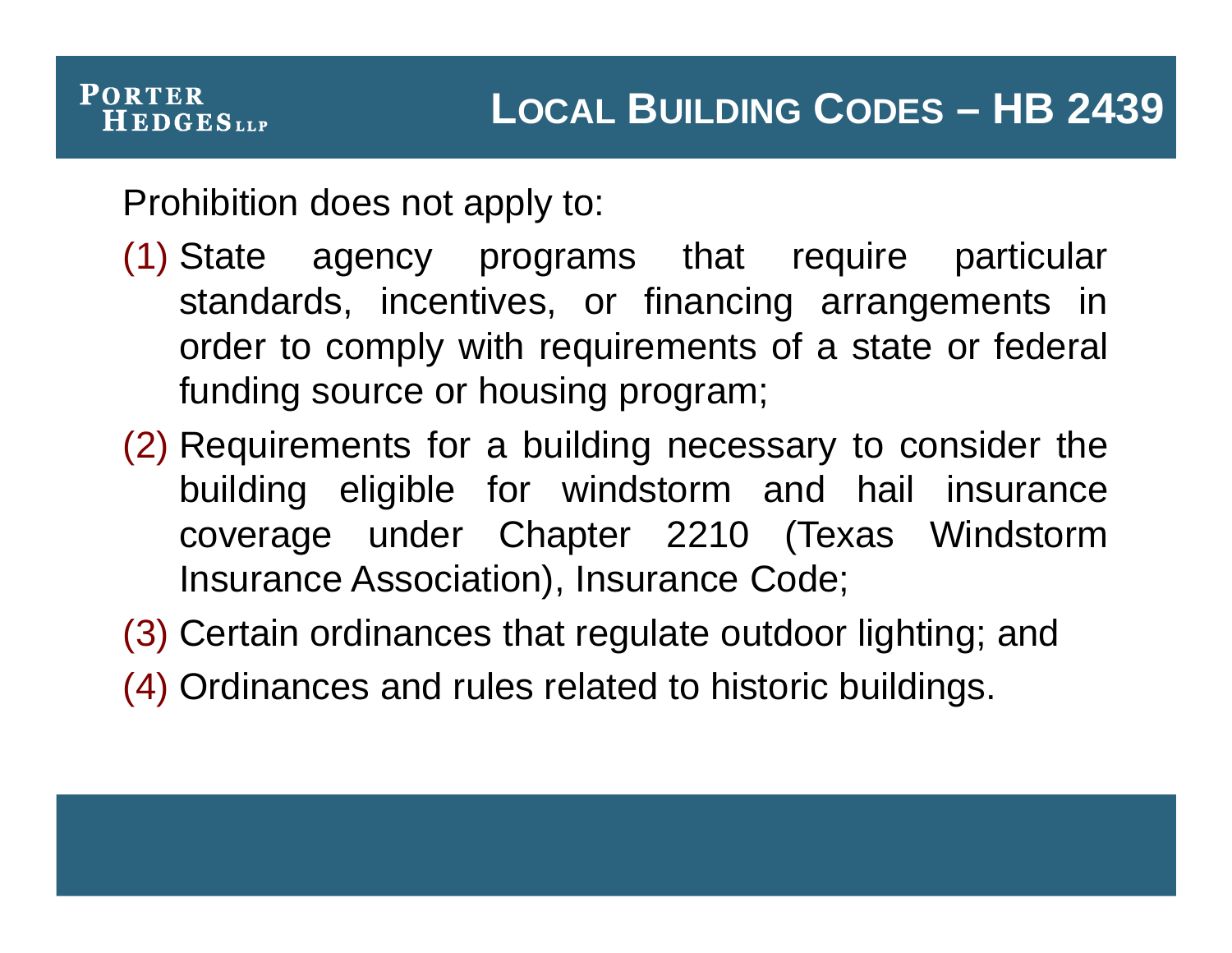# **Effective Date** – September 1, 2019

 **Application** – A rule, charter provision, ordinance, order, building code, or other regulation adopted by a governmental entity that conflicts with this section is void.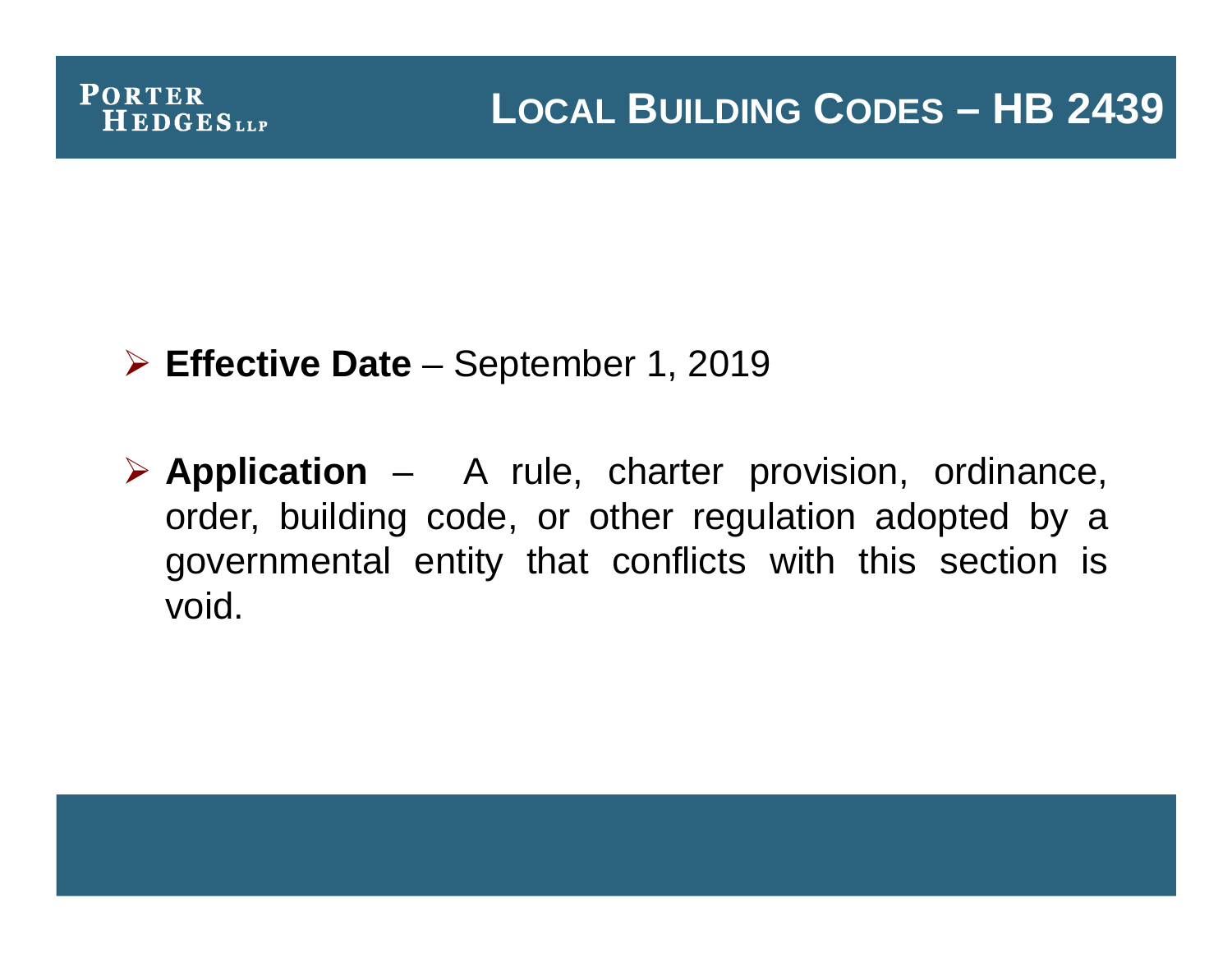#### **PORTER COLLECTIVE BARGAINING PREFERENCES – HB 985 HEDGESLLP**

- **Committee Report Concern** when allocating state resources for approved state-funded projects, preference should not be based on whether the contract involves unionized labor or non-unionized labor.
- **Response** Chapter 51 of the Texas Education Code and Chapter 2269 of the Texas Government Code amended.
- $\triangleright$  Public institutions of higher education and certain governmental entities awarding a public work contract funded with state money may not prohibit, require, discourage, or encourage a person bidding on a contract from entering into or adhering to an agreement with a collective bargaining organization relating to the project or discriminate against such a person based on the person's involvement in the agreement.
- **Effective Date** September 1, 2019
- **Application** only applies if advertised after September 1, 2019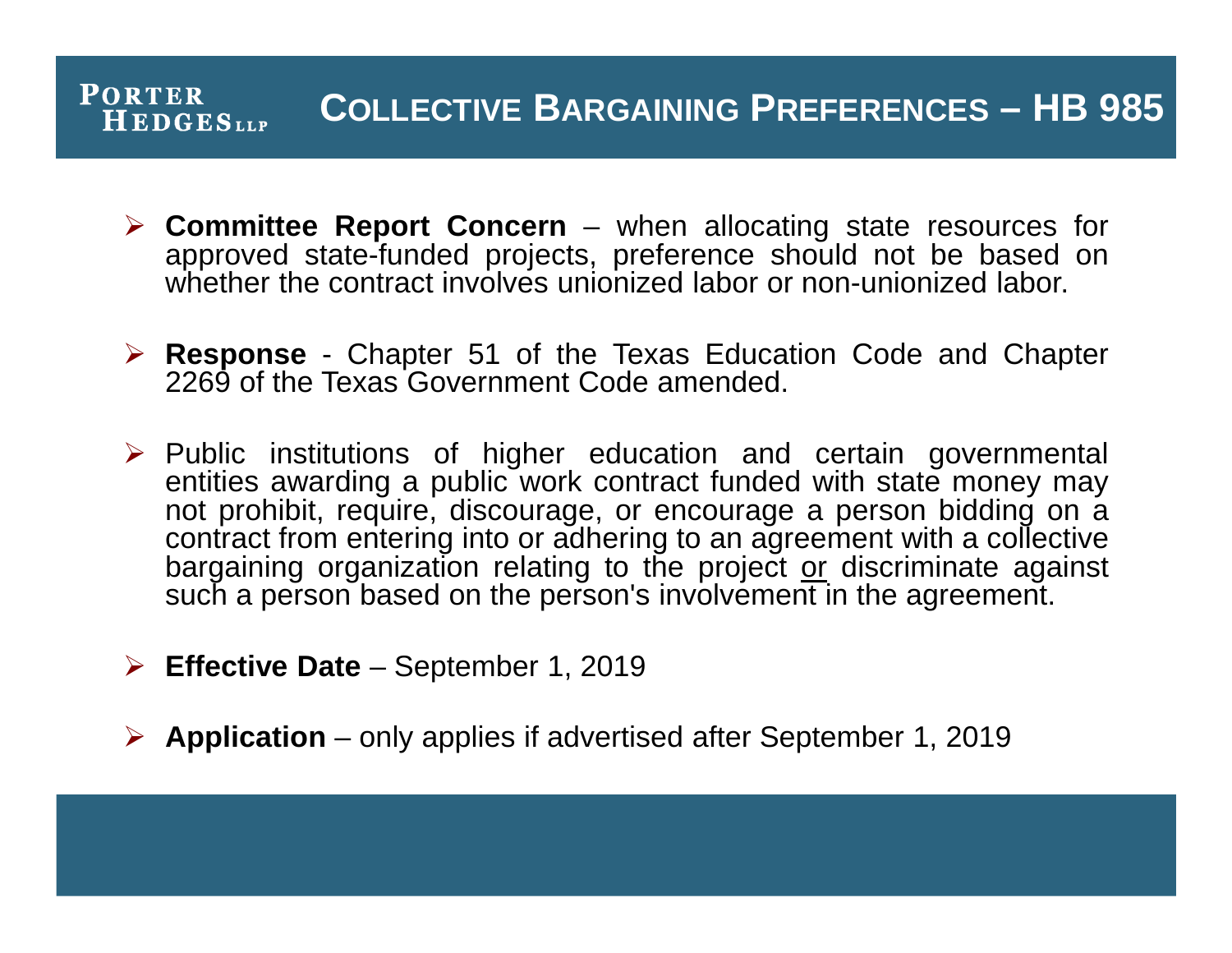#### **PORTER MOTION TO DISMISS MANDATORY FEES – HB 3300 HEDGES**LLP

- **Committee Report Concern** the mandatory award of costs and attorney's fees to the prevailing party in a motion to dismiss a baseless cause of action discourages potential motions because parties are often reluctant to expose themselves to such costs and fees.
- **Response** HB 3300 seeks to encourage the dismissal of baseless causes of actions and reduce court backlog by making the award of costs and fees discretionary.
- $\triangleright$  Section 30.021 of the Texas Civil Practice and Remedies Code amended – "on a trial court's granting or denial, in whole or in part, of a motion to dismiss ... the court may [shall] award costs and reasonable and necessary attorney's fees to the prevailing party."
- **Effective Date** September 1, 2019
- **Application** applies to actions commenced on or after September 1, 2019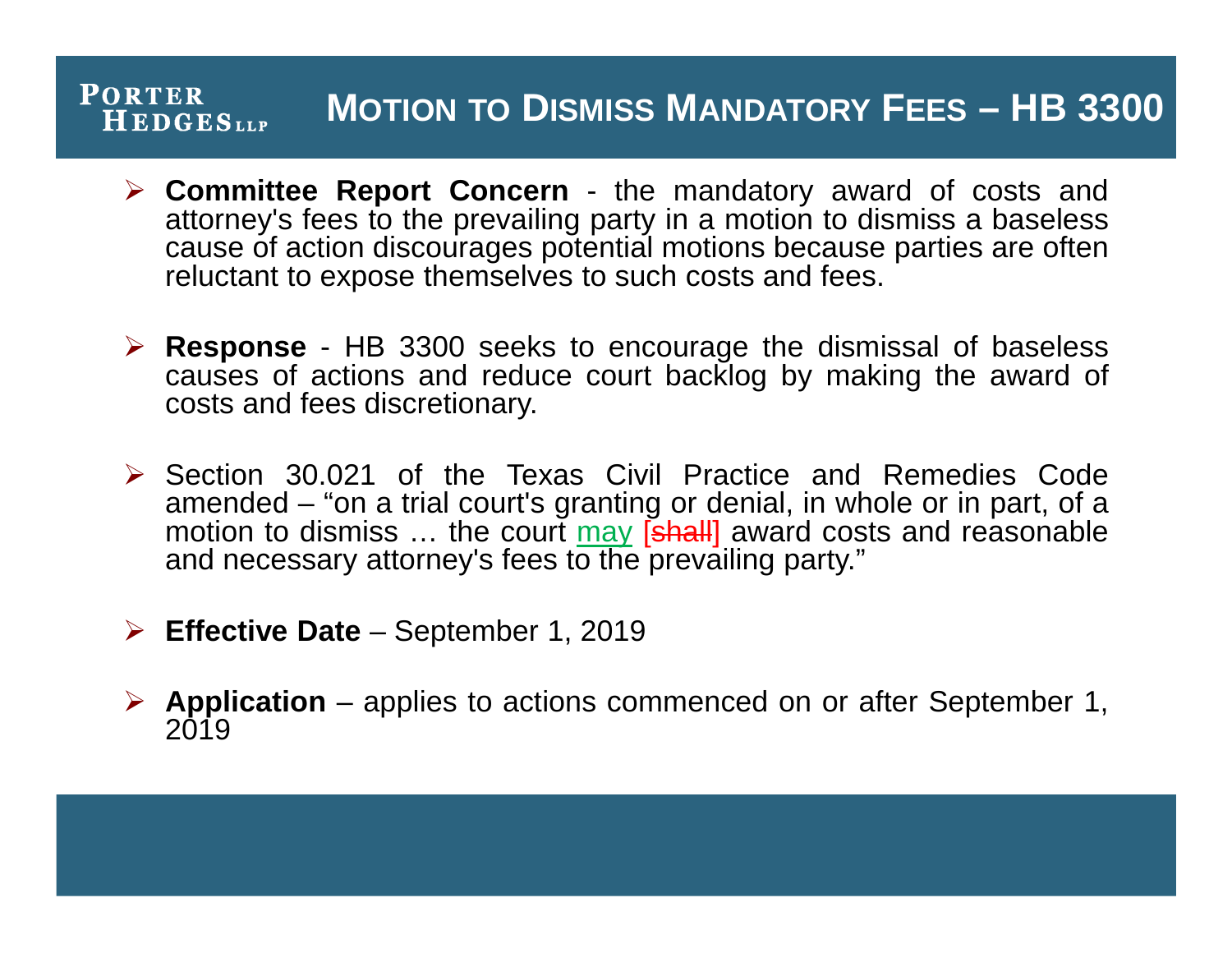### **Committee Report**

- **Concern** Two decisions from the Texas Supreme Court in 2015 interpreting the Public Information Act - *Boeing* and *Greater Houston Partnership* - drastically reduced the public's access to information about state and local contracting. In both cases, the court overruled decades of Texas Attorney General interpretations that protected transparency. These rulings have been used to deny over 2,600 PIA requests.
- **Response** amend current law relating to the disclosure of certain contracting information under the Public Information Act.

Amended Chapter 552 of the Texas Government Code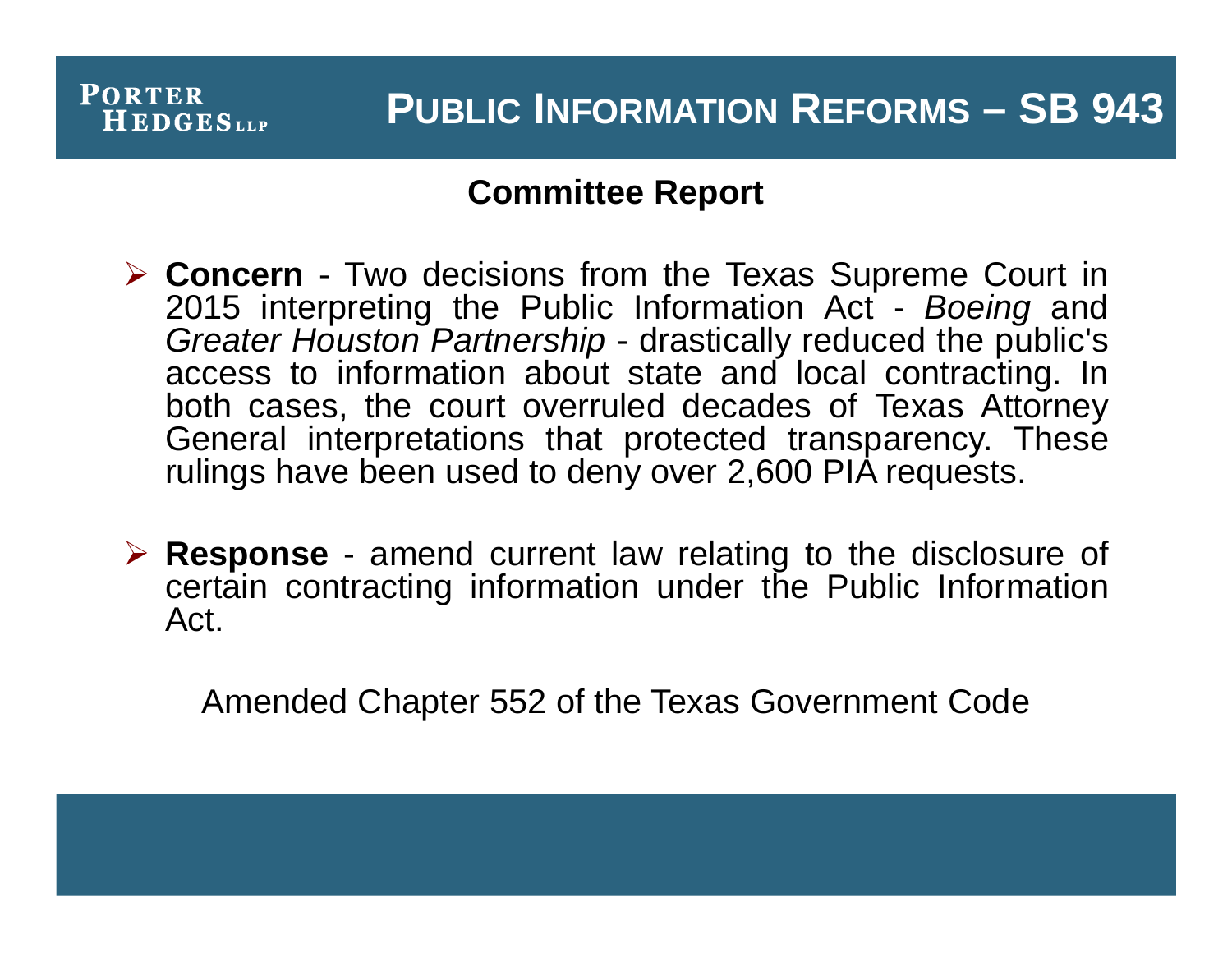# **PUBLIC INFORMATION REFORMS – SB 943**

#### **Contracting Information**

- $\triangleright$  "Contracting Information" is public and must be disclosed unless limited exceptions apply.
- $\triangleright$  Contracting Information includes
	- (A) information in a voucher or contract relating to the receipt or expenditure of public funds by a governmental body;
	- (B) solicitation or bid documents relating to a contract with a governmental body
	- (C) communications sent between a governmental body and a vendor, contractor, potential vendor, or potential contractor during the solicitation, evaluation, or negotiation of a contract;
	- (D) documents, including bid tabulations, showing the criteria by which a governmental body evaluates each vendor or contractor and, if applicable, an explanation of why the vendor or contractor was selected; and
	- (E) communications and other information sent between a governmental body and a vendor or contractor related to the performance of a final contract with the governmental body or work performed on behalf of the governmental body.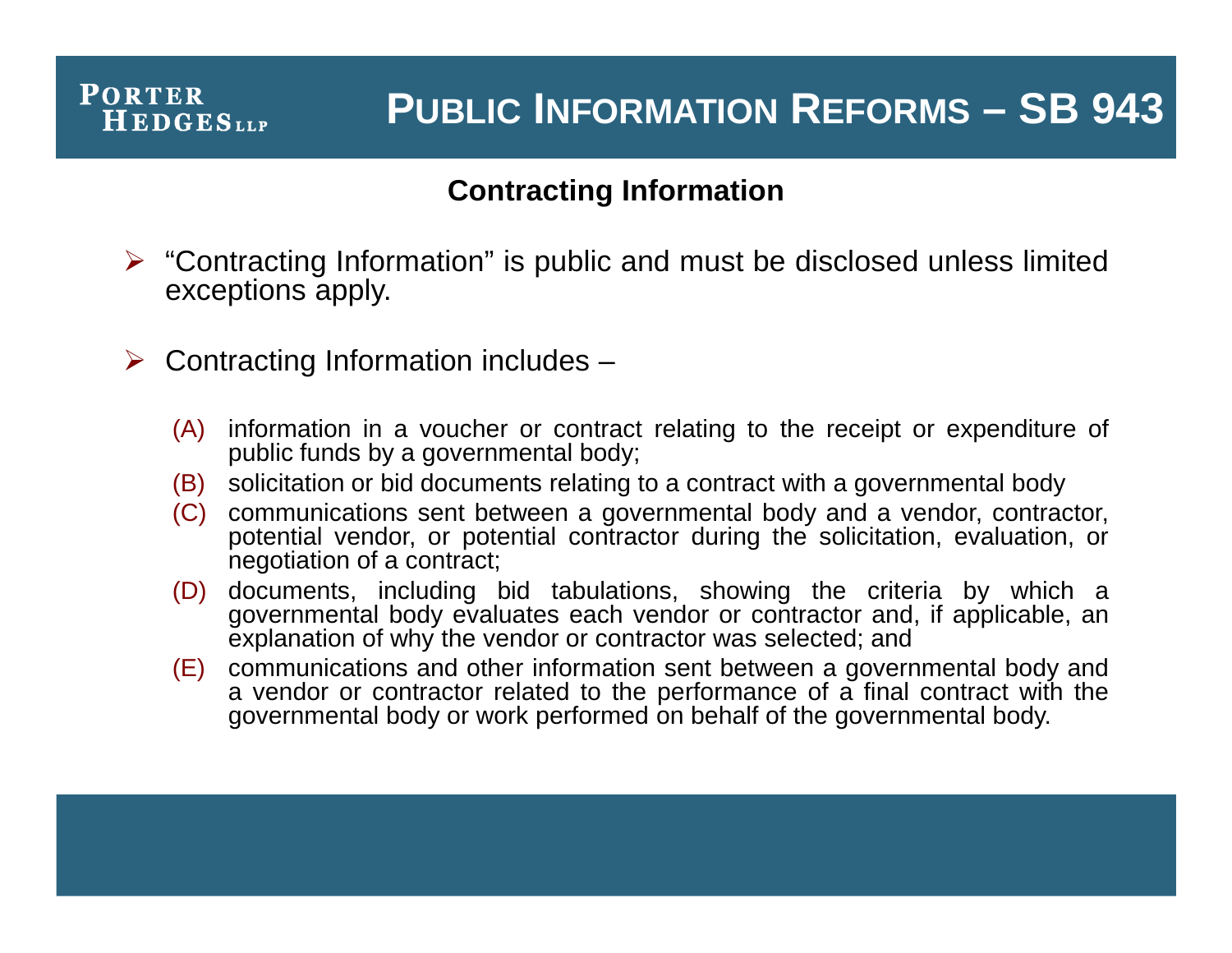# **PUBLIC INFORMATION REFORMS – SB 943**

#### **Contracting Information**

- $\triangleright$  New Trade Secret and Confidential Information exceptions do not apply to  $-$ 
	- Portions of certain contracts;
	- The following contract or offer terms or their functional equivalent:
		- (A) any term describing the overall or total price the governmental body will or could potentially pay, including overall or total value, maximum liability, and final price:
		- (B) a description of the items or services to be delivered with the total price for each if a total price is identified for the item or service in the contract;
		- (C) the delivery and service deadlines;
		- (D) the remedies for breach of contract;
		- (E) the identity of all parties to the contract;
		- (F) the identity of all subcontractors in a contract;
		- (G) the affiliate overall or total pricing for a vendor, contractor, potential vendor, or potential contractor;
		- (H) the execution dates;
		- (I) the effective dates; and
		- (J) the contract duration terms, including any extension options;
	- Information indicating whether a vendor, contractor, potential vendor, or potential contractor performed its duties under a contract, including information regarding: (A) a breach of contract; (B) a contract variance or exception; (C) a remedial action; (D) an amendment to a contract;  $(E)$  any assessed or paid liquidated damages;  $(F)$  a key measures report;  $(G)$  a progress report; and (H) a final payment checklist.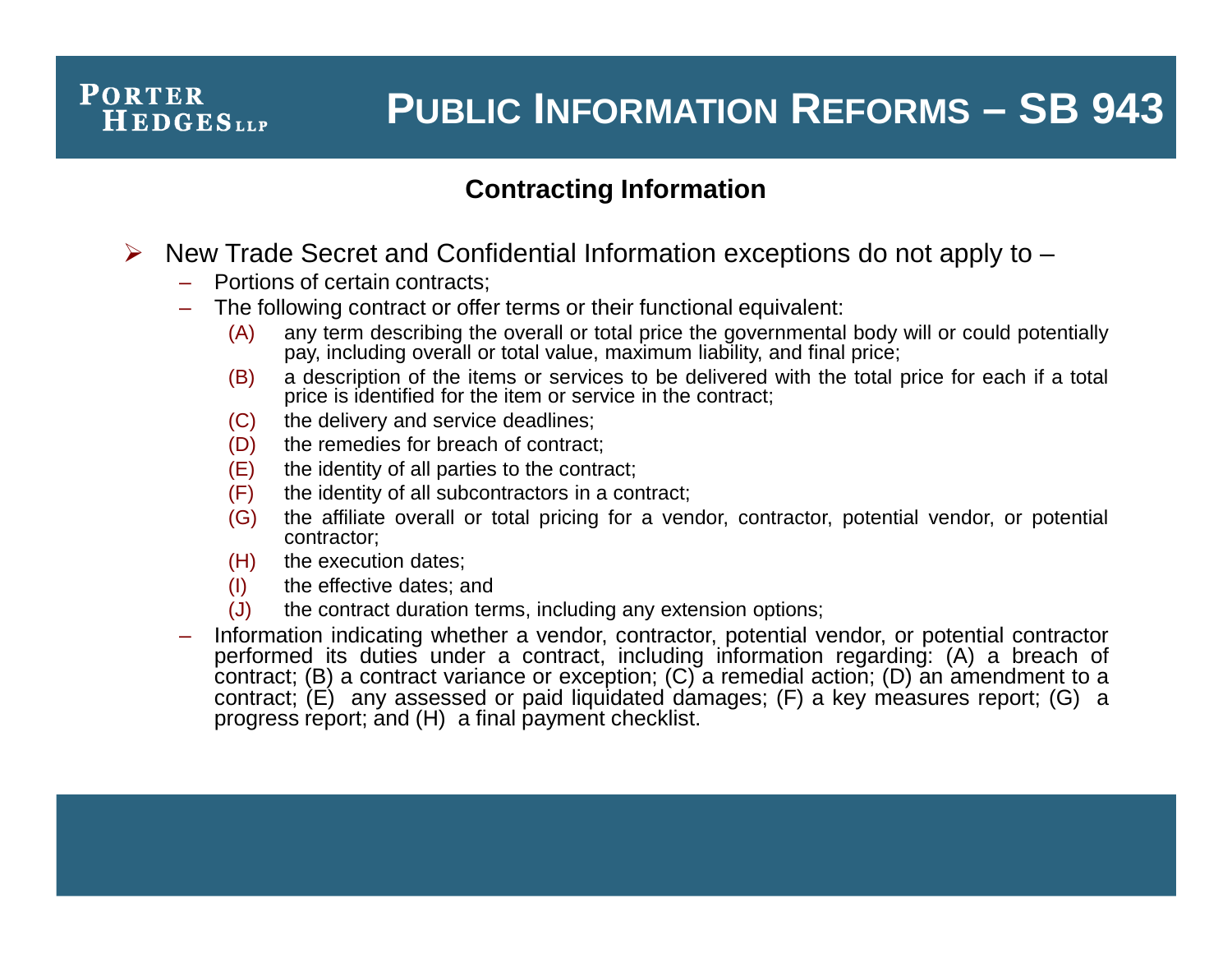# **Revised Trade Secret Exception**

- ▶ Definition of "Trade Secret" now aligns with definition in Texas Uniform Trade Secrets Act
- Exception now only applies "if it is demonstrated based on specific factual evidence that the information is a trade secret."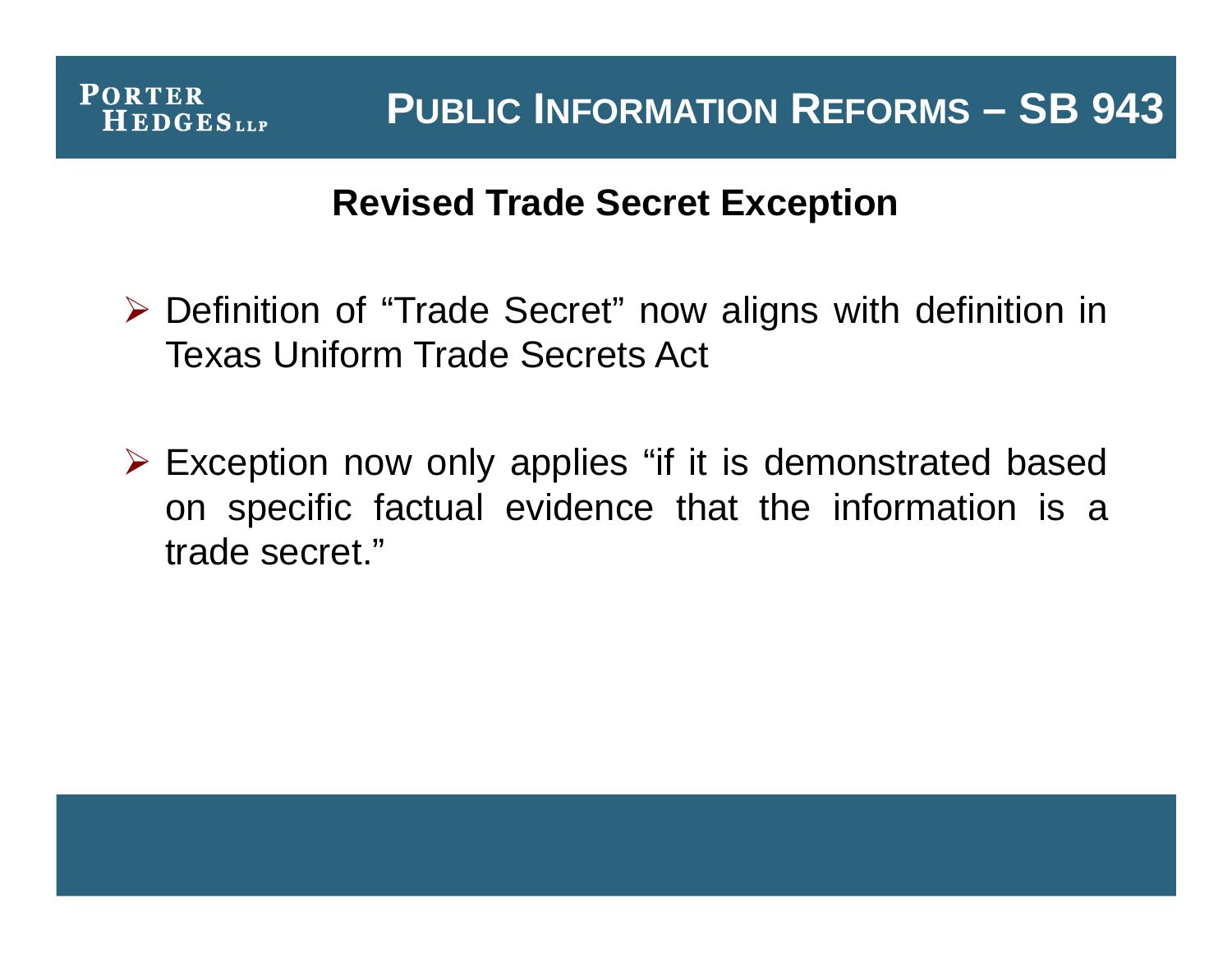### **Revised Confidential Information Exception**

- $\triangleright$  Contractor information is excepted from disclosure if the contractor demonstrates based on specific factual evidence that disclosure of the information would:
	- (1) reveal an individual approach to: (A) work; (B) organizational structure; (C) staffing; (D) internal operations; (E) processes; or (F) discounts, pricing methodology, pricing per kilowatt hour, cost data, or other pricing information that will be used in future solicitation or bid documents; and
	- (2) give advantage to a competitor.

 $\triangleright$  Does not apply to:

- (A) information in a voucher or contract relating to the receipt or expenditure of public funds by a governmental body; or
- (B) communications and other information sent between a governmental body and a contractor related to the performance of a final contract with the governmental body or work performed on behalf of the governmental body.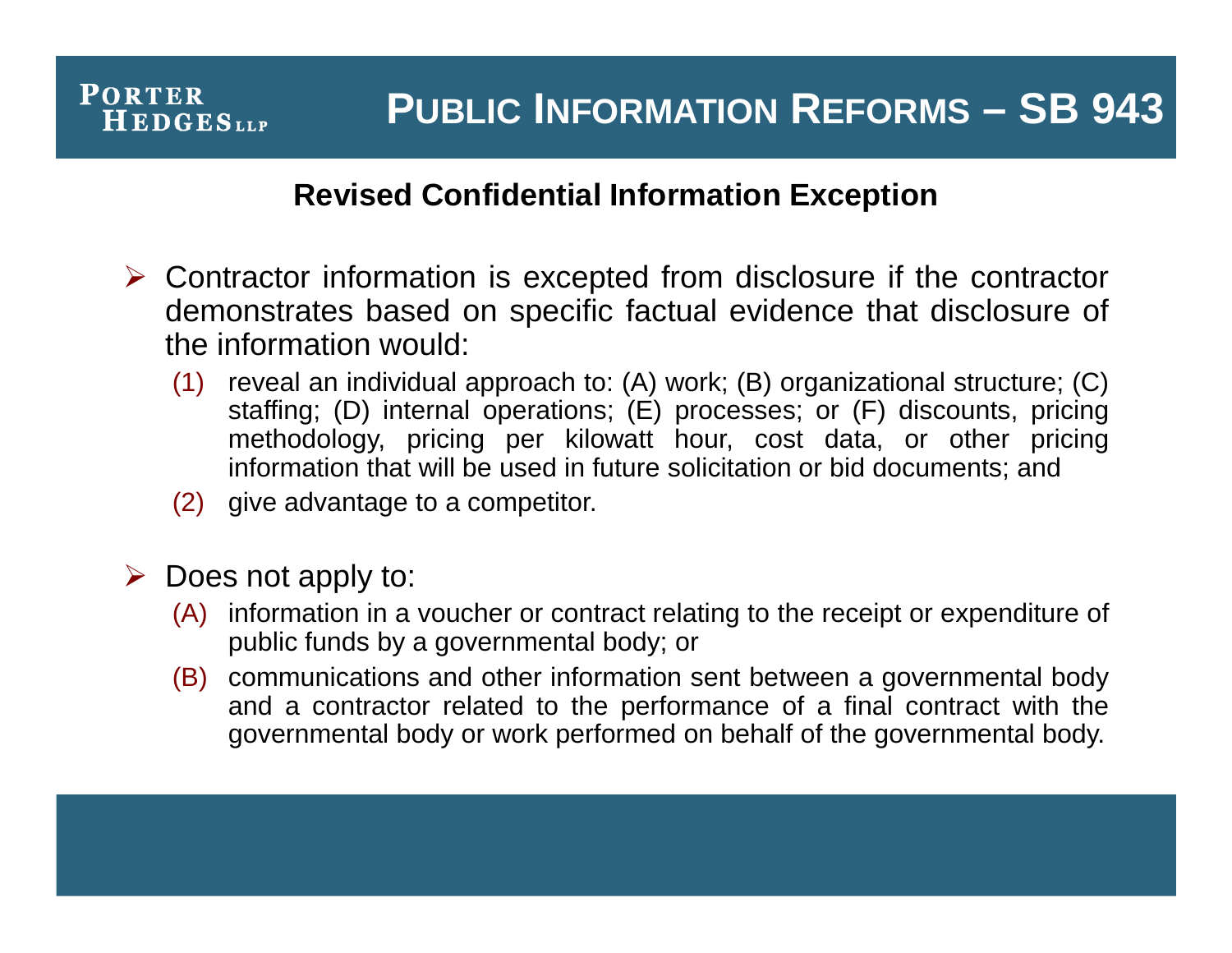# **Information Held by Third Parties**

- $\triangleright$  New requirement for governmental entities to obtain and provide "contracting information" held by contractors if contract exceeds \$1 million.
- Contracts exceeding \$1 million must include preservation and provision requirements. Must also allow governmental entity to termination contract if contractor fails to comply.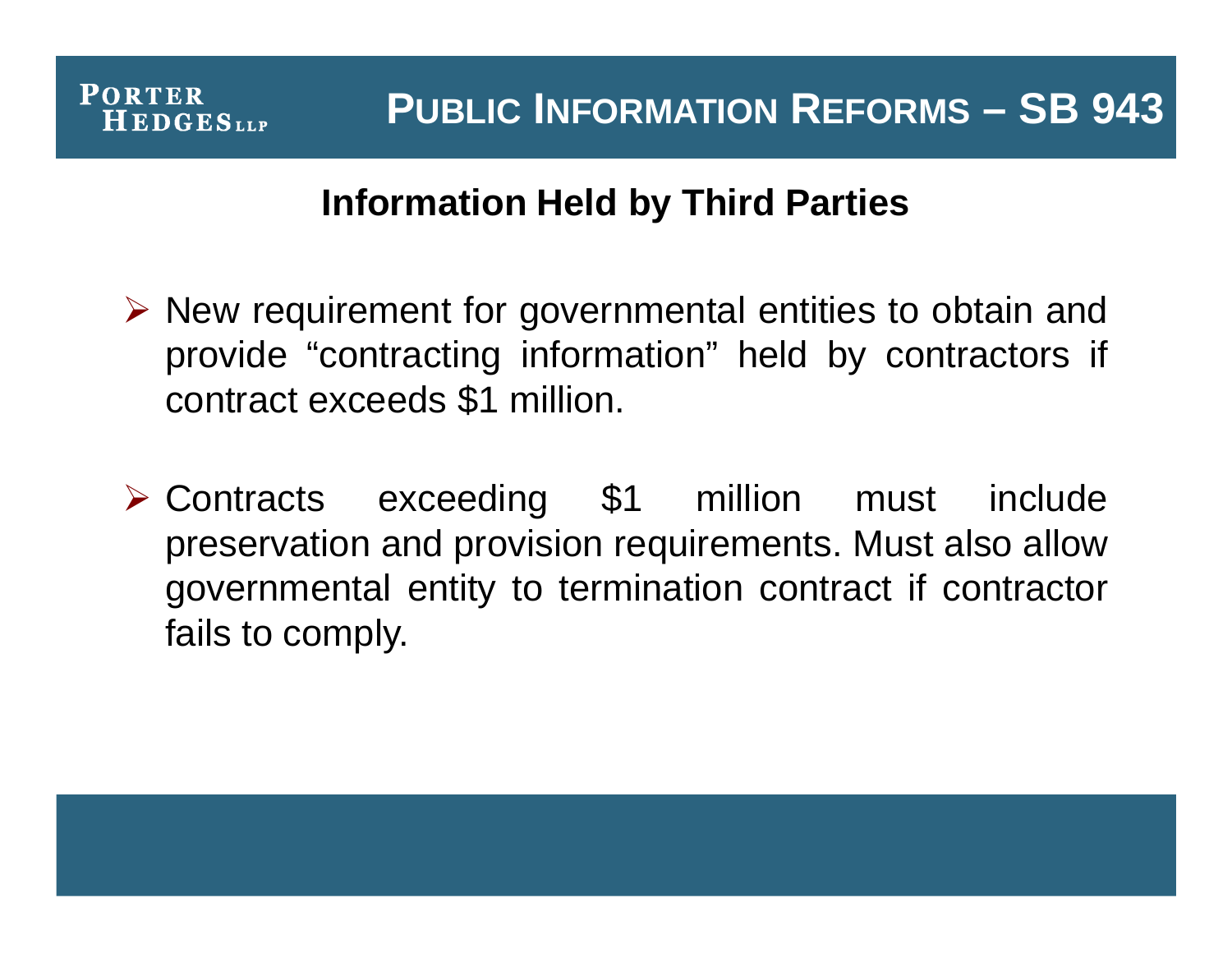# **PUBLIC INFORMATION REFORMS – SB 943**

# **Effective Date** – January 1, 2020

# **Application** –

**PORTER** 

**HEDGESLLP** 

- Applies to PIA requests received after January 1, 2020
- Contract requirements apply to contracts executed on or after January 1, 2020